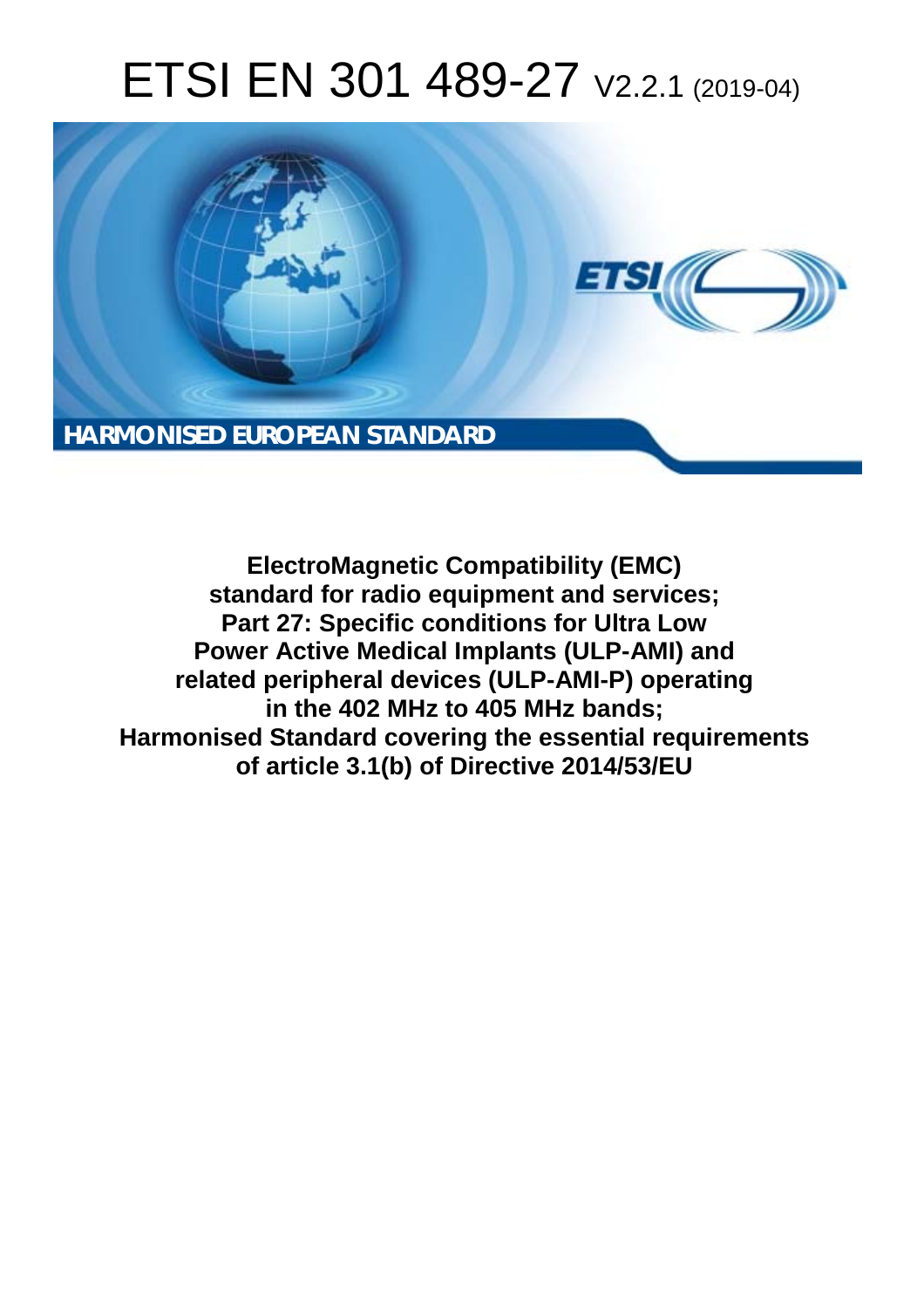Reference REN/ERM-EMC-374

Keywords EMC, harmonised standard, radio, regulation, short range

#### *ETSI*

#### 650 Route des Lucioles F-06921 Sophia Antipolis Cedex - FRANCE

Tel.: +33 4 92 94 42 00 Fax: +33 4 93 65 47 16

Siret N° 348 623 562 00017 - NAF 742 C Association à but non lucratif enregistrée à la Sous-Préfecture de Grasse (06) N° 7803/88

#### *Important notice*

The present document can be downloaded from: <http://www.etsi.org/standards-search>

The present document may be made available in electronic versions and/or in print. The content of any electronic and/or print versions of the present document shall not be modified without the prior written authorization of ETSI. In case of any existing or perceived difference in contents between such versions and/or in print, the prevailing version of an ETSI deliverable is the one made publicly available in PDF format at [www.etsi.org/deliver](http://www.etsi.org/deliver).

Users of the present document should be aware that the document may be subject to revision or change of status. Information on the current status of this and other ETSI documents is available at <https://portal.etsi.org/TB/ETSIDeliverableStatus.aspx>

If you find errors in the present document, please send your comment to one of the following services: <https://portal.etsi.org/People/CommiteeSupportStaff.aspx>

#### *Copyright Notification*

No part may be reproduced or utilized in any form or by any means, electronic or mechanical, including photocopying and microfilm except as authorized by written permission of ETSI. The content of the PDF version shall not be modified without the written authorization of ETSI. The copyright and the foregoing restriction extend to reproduction in all media.

> © ETSI 2019. All rights reserved.

**DECT**TM, **PLUGTESTS**TM, **UMTS**TM and the ETSI logo are trademarks of ETSI registered for the benefit of its Members. **3GPP**TM and **LTE**TM are trademarks of ETSI registered for the benefit of its Members and of the 3GPP Organizational Partners. **oneM2M™** logo is a trademark of ETSI registered for the benefit of its Members and of the oneM2M Partners. **GSM**® and the GSM logo are trademarks registered and owned by the GSM Association.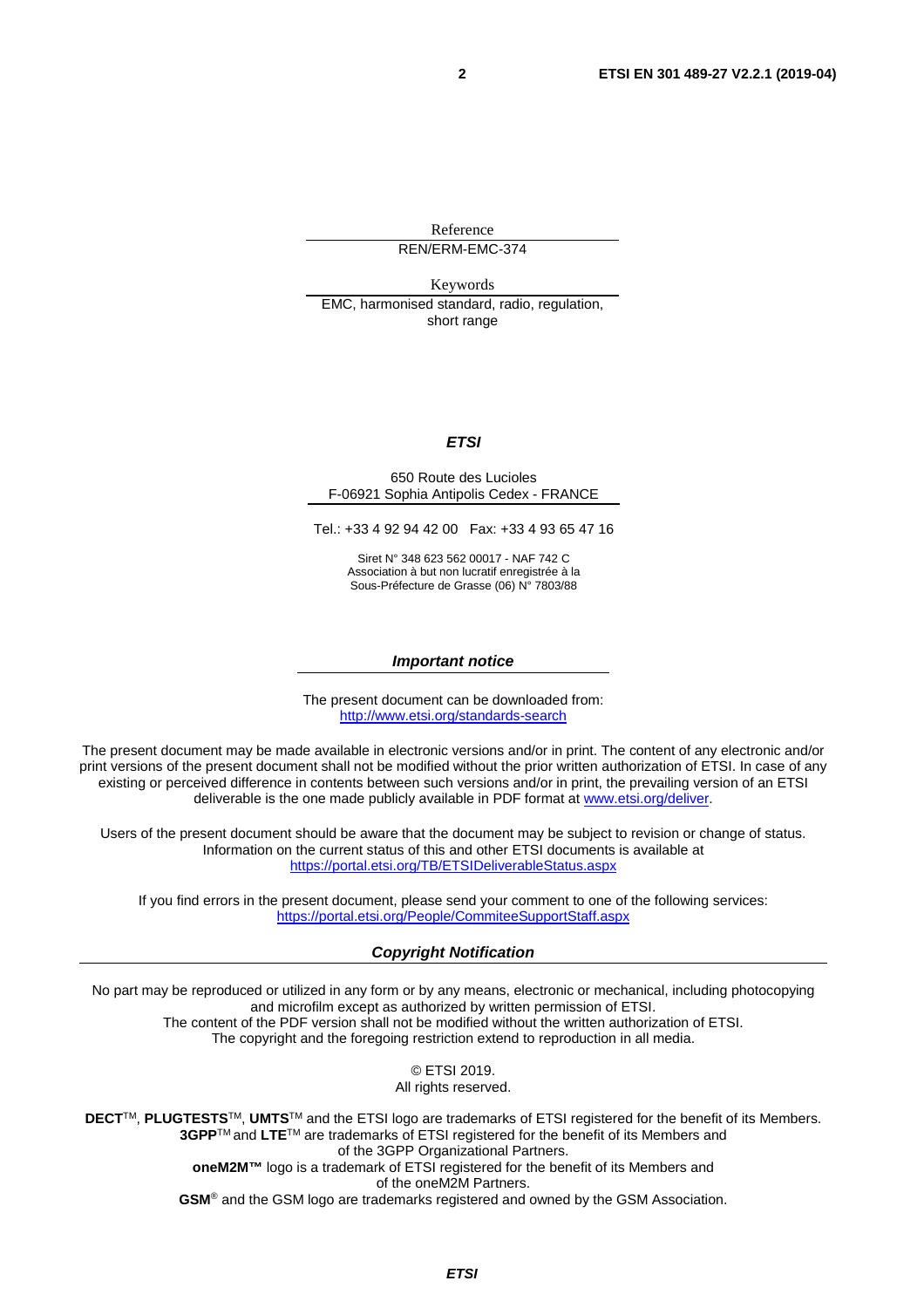# Contents

| 1                  |                                                                                                   |  |
|--------------------|---------------------------------------------------------------------------------------------------|--|
| 2                  |                                                                                                   |  |
| 2.1                |                                                                                                   |  |
| 2.2                |                                                                                                   |  |
| 3                  |                                                                                                   |  |
| 3.0                |                                                                                                   |  |
| 3.1                |                                                                                                   |  |
| 3.2                |                                                                                                   |  |
|                    |                                                                                                   |  |
| $\overline{4}$     |                                                                                                   |  |
| 4.1                |                                                                                                   |  |
| 4.2                |                                                                                                   |  |
| 4.2.0              |                                                                                                   |  |
| 4.2.1              |                                                                                                   |  |
| 4.2.2              |                                                                                                   |  |
| 4.2.2.1            |                                                                                                   |  |
| 4.2.2.2<br>4.2.2.3 |                                                                                                   |  |
|                    |                                                                                                   |  |
| 4.2.3<br>4.2.4     |                                                                                                   |  |
| 4.2.5              | Arrangements for testing transmitter and receiver together (as a system: ULP-AMI together with an |  |
|                    |                                                                                                   |  |
| 4.3                |                                                                                                   |  |
| 4.3.0              |                                                                                                   |  |
| 4.3.1              |                                                                                                   |  |
| 4.3.2              |                                                                                                   |  |
| 4.4                |                                                                                                   |  |
| 4.5                |                                                                                                   |  |
|                    |                                                                                                   |  |
| 5                  |                                                                                                   |  |
| 5.1                |                                                                                                   |  |
| 5.2                |                                                                                                   |  |
| 5.3                |                                                                                                   |  |
| 5.4                |                                                                                                   |  |
| 5.5                |                                                                                                   |  |
| 6                  |                                                                                                   |  |
| 6.1                |                                                                                                   |  |
| 6.2                |                                                                                                   |  |
| 6.3                |                                                                                                   |  |
| 6.4                |                                                                                                   |  |
| 6.5                |                                                                                                   |  |
| 6.6                |                                                                                                   |  |
| 6.7                |                                                                                                   |  |
| $\tau$             |                                                                                                   |  |
| 7.1                |                                                                                                   |  |
| 7.1.1              |                                                                                                   |  |
| 7.1.2              |                                                                                                   |  |
| 7.2                |                                                                                                   |  |
| 7.2.1              |                                                                                                   |  |
| 7.2.2              |                                                                                                   |  |
|                    |                                                                                                   |  |

 $\mathbf{3}$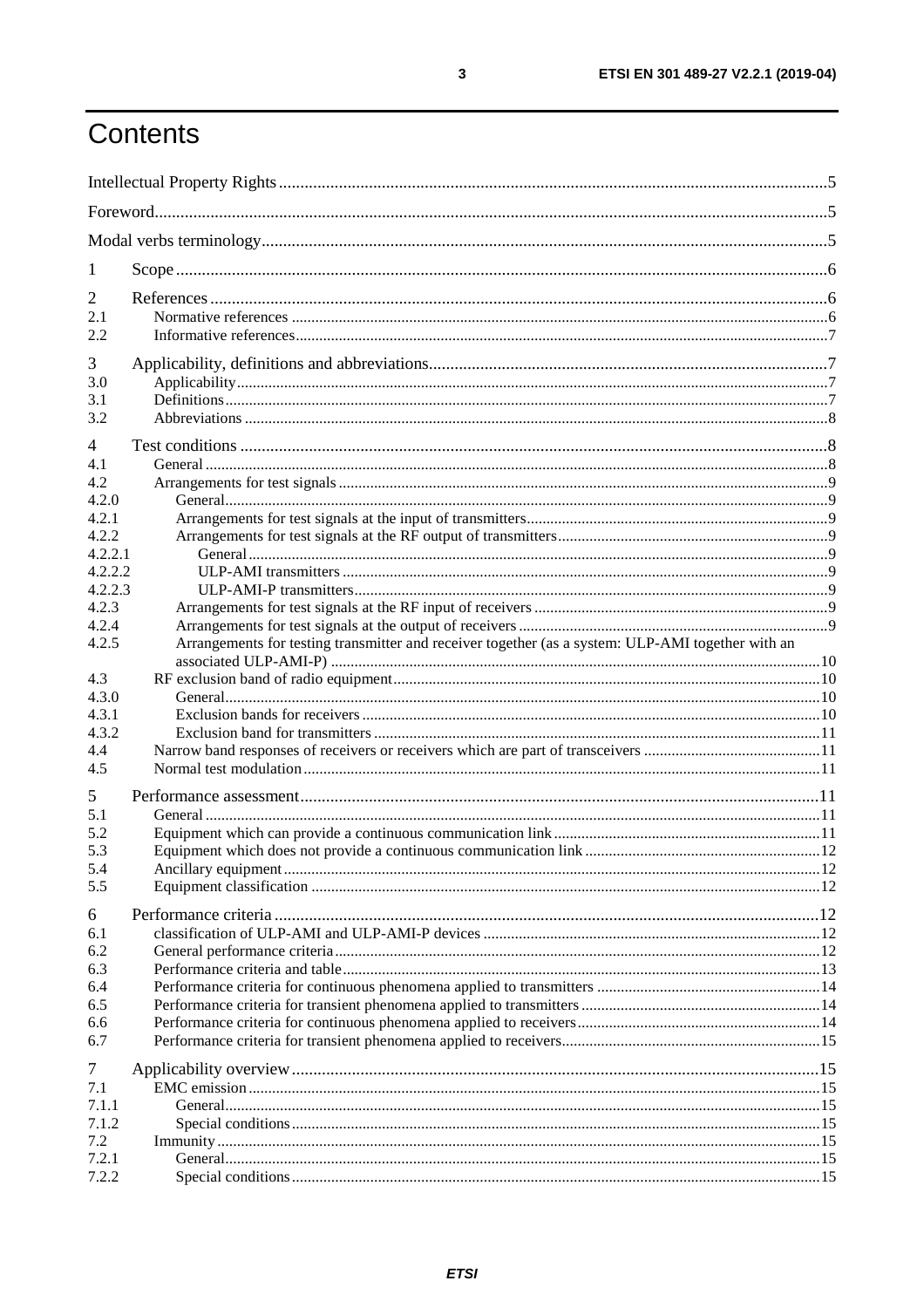|     | Annex A (informative):        | Relationship between the present document and the essential                            |  |
|-----|-------------------------------|----------------------------------------------------------------------------------------|--|
|     | <b>Annex B</b> (normative):   | Definitions of types of ULP-AMI and ULP-AMI-P devices in the                           |  |
| B.1 |                               | ULP-AMI and ULP-AMI-P devices intended for operation in the frequency range 402 MHz to |  |
|     | <b>Annex C</b> (normative):   |                                                                                        |  |
|     | <b>Annex D</b> (informative): |                                                                                        |  |
|     |                               |                                                                                        |  |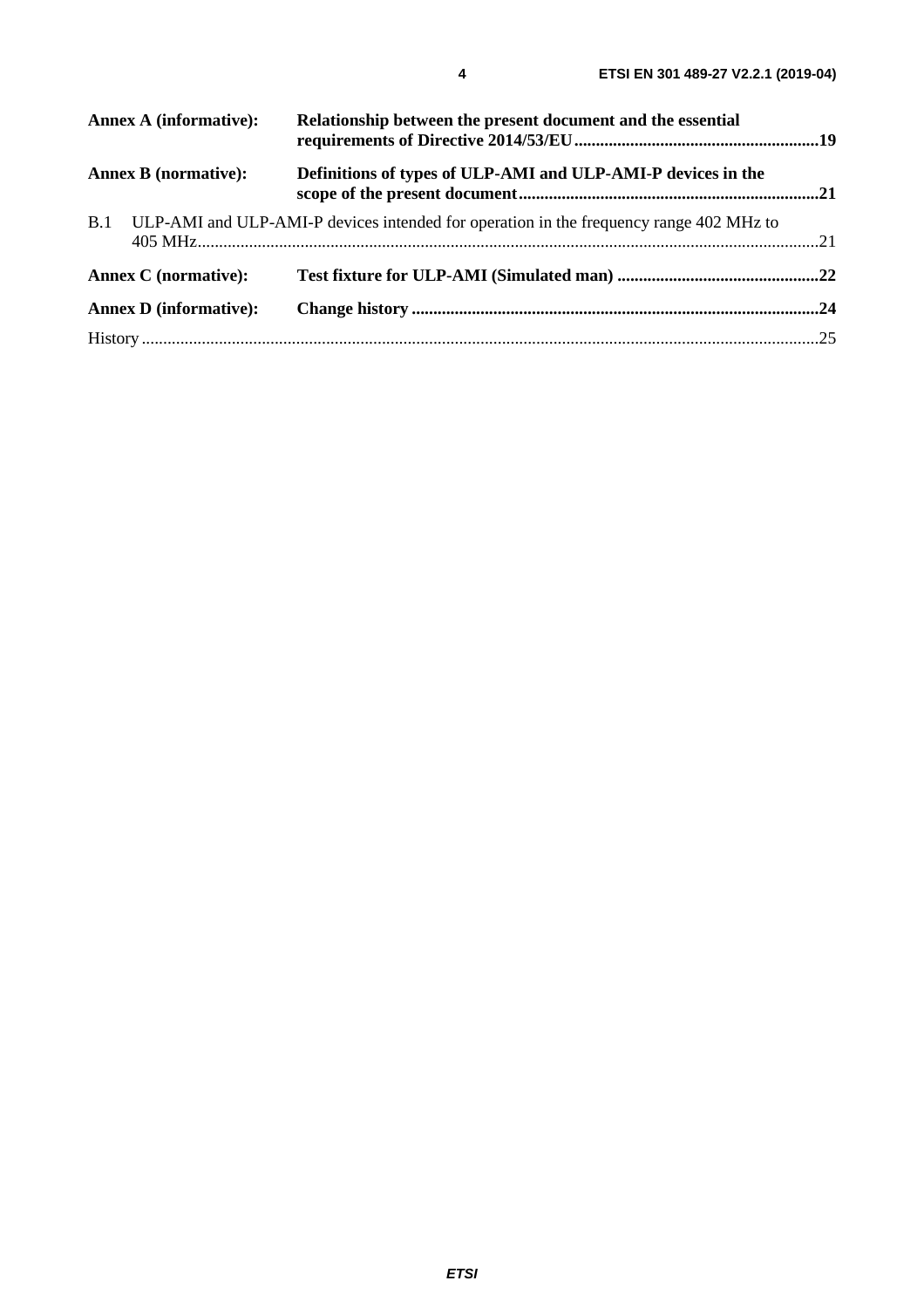# <span id="page-4-0"></span>Intellectual Property Rights

#### Essential patents

IPRs essential or potentially essential to normative deliverables may have been declared to ETSI. The information pertaining to these essential IPRs, if any, is publicly available for **ETSI members and non-members**, and can be found in ETSI SR 000 314: *"Intellectual Property Rights (IPRs); Essential, or potentially Essential, IPRs notified to ETSI in respect of ETSI standards"*, which is available from the ETSI Secretariat. Latest updates are available on the ETSI Web server (<https://ipr.etsi.org/>).

Pursuant to the ETSI IPR Policy, no investigation, including IPR searches, has been carried out by ETSI. No guarantee can be given as to the existence of other IPRs not referenced in ETSI SR 000 314 (or the updates on the ETSI Web server) which are, or may be, or may become, essential to the present document.

#### **Trademarks**

The present document may include trademarks and/or tradenames which are asserted and/or registered by their owners. ETSI claims no ownership of these except for any which are indicated as being the property of ETSI, and conveys no right to use or reproduce any trademark and/or tradename. Mention of those trademarks in the present document does not constitute an endorsement by ETSI of products, services or organizations associated with those trademarks.

# Foreword

This Harmonised European Standard (EN) has been produced by ETSI Technical Committee Electromagnetic compatibility and Radio spectrum Matters (ERM).

The present document has been prepared under the Commission's standardisation request C(2015) 5376 final [\[i.4\]](#page-6-0) to provide one voluntary means of conforming to the essential requirements of Directive 2014/53/EU on the harmonisation of the laws of the Member States relating to the making available on the market of radio equipment and repealing Directive 1999/5/EC [\[i.1](#page-6-0)].

Once the present document is cited in the Official Journal of the European Union under that Directive, compliance with the normative clauses of the present document given in table A.1 confers, within the limits of the scope of the present document, a presumption of conformity with the corresponding essential requirements of that Directive and associated EFTA regulations.

The present document is part 27 of a multi-part deliverable. Full details of the entire series can be found in part 1 [[1\]](#page-5-0).

| <b>National transposition dates</b>                                                         |                 |  |  |
|---------------------------------------------------------------------------------------------|-----------------|--|--|
| Date of adoption of this EN:                                                                | 20 June 2017    |  |  |
| Date of latest announcement of this EN (doa):                                               | 31 July 2019    |  |  |
| Date of latest publication of new National Standard<br>or endorsement of this $EN$ (dop/e): | 31 January 2020 |  |  |
| Date of withdrawal of any conflicting National Standard (dow):                              | 31 January 2021 |  |  |

# Modal verbs terminology

In the present document "**shall**", "**shall not**", "**should**", "**should not**", "**may**", "**need not**", "**will**", "**will not**", "**can**" and "**cannot**" are to be interpreted as described in clause 3.2 of the [ETSI Drafting Rules](https://portal.etsi.org/Services/editHelp!/Howtostart/ETSIDraftingRules.aspx) (Verbal forms for the expression of provisions).

"**must**" and "**must not**" are **NOT** allowed in ETSI deliverables except when used in direct citation.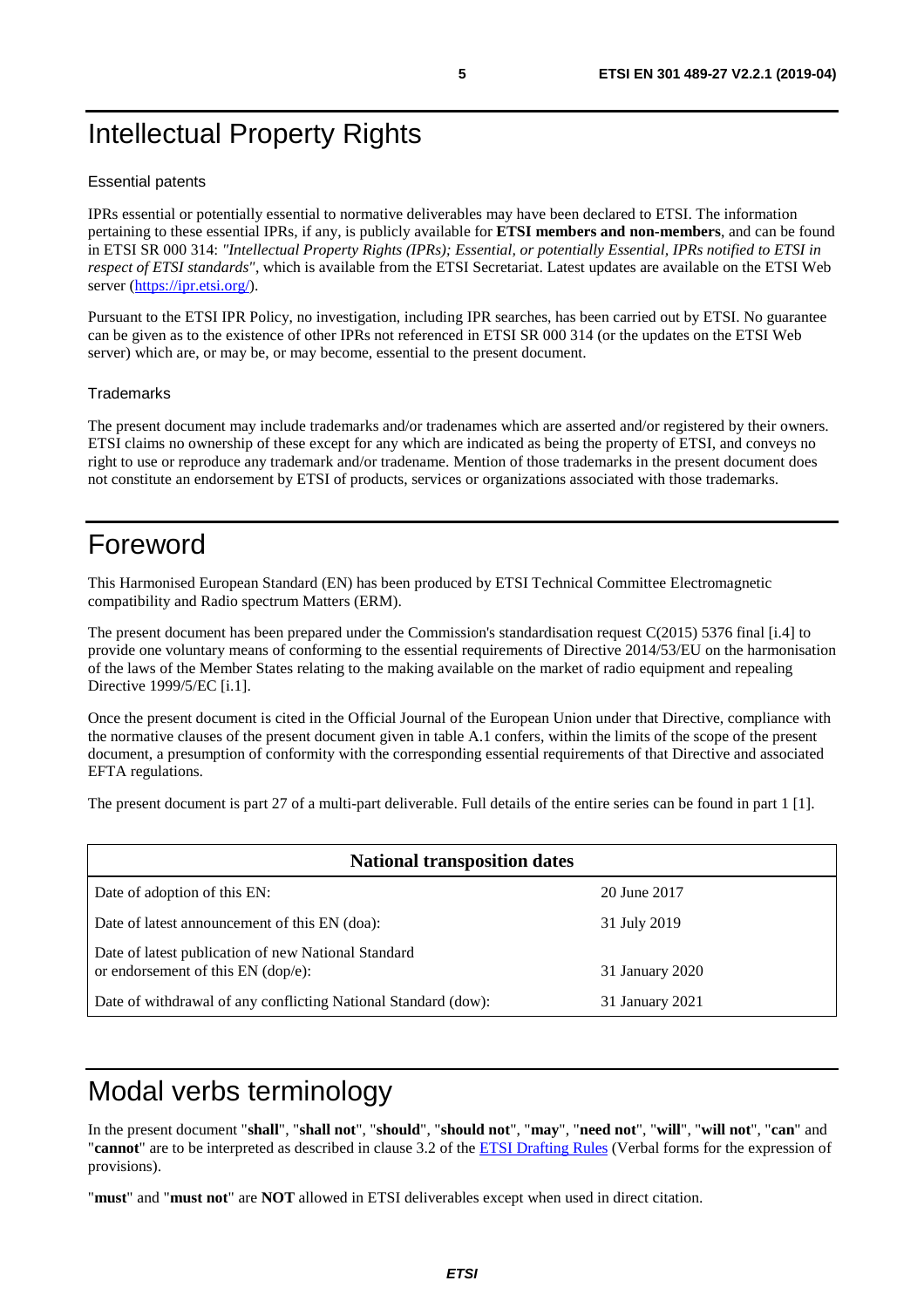# <span id="page-5-0"></span>1 Scope

The present document together with ETSI EN 301 489-1 [1], covers the assessment of all radio transceivers associated with Ultra Low Power Active Medical Implants (ULP-AMIs) and associated Peripheral ULP-AMI-Ps) in respect of ElectroMagnetic Compatibility (EMC).

The present document covers the EMC requirements for the radio functions of ULP-AMI and ULP-AMI-P devices.

Technical specifications related to the antenna port and emissions from the enclosure port of the ULP-AMI and ULP-AMI-P devices radio system are not included in the present document. Such technical specifications are found in the relevant product standards for the effective use of the radio spectrum.

The present document specifies the applicable test conditions, performance assessment, and performance criteria for ULP-AMIs and associated Peripheral devices (ULP-AMI-Ps).

Definitions of types of ULP-AMIs and ULP-AMI-Ps covered by present document are given in annex B.

In case of differences (for instance concerning special conditions, definitions, abbreviations) between the present document and ETSI EN 301 489-1 [1], the provisions of the present document take precedence.

The environmental classification and the emission and immunity requirements used in the present document are as stated in ETSI EN 301 489-1 [1], except for any special conditions included in the present document.

The present document, together with ETSI EN 301 489-1 [1], contains requirements to demonstrate an adequate level of electromagnetic compatibility as set out in Directive 2014/53/EU [\[i.1](#page-6-0)].

# 2 References

### 2.1 Normative references

References are specific, identified by date of publication and/or edition number or version number. Only the cited version applies.

Referenced documents which are not found to be publicly available in the expected location might be found at <https://docbox.etsi.org/Reference/>.

NOTE: While any hyperlinks included in this clause were valid at the time of publication, ETSI cannot guarantee their long term validity.

The following referenced documents are necessary for the application of the present document.

- [1] ETSI EN 301 489-1 (V2.2.0) (03-2017): "ElectroMagnetic Compatibility (EMC) standard for radio equipment and services; Part 1: Common technical requirements; Harmonised Standard covering the essential requirements of article 3.1(b) of Directive 2014/53/EU and the essential requirements of article 6 of Directive 2014/30/EU".
- [2] ETSI EN 301 839 (V2.1.1) (04-2016): "Ultra Low Power Active Medical Implants (ULP-AMI) and associated Peripherals (ULP-AMI-P) operating in the frequency range 402 MHz to 405 MHz; Harmonised Standard covering the essential requirements of article 3.2 of the Directive 2014/53/EU".
- [3] CENELEC EN 61000-4-5 (2006): "Electromagnetic compatibility (EMC) Part 4-5: Testing and measurement techniques - Surge immunity test".

*ETSI*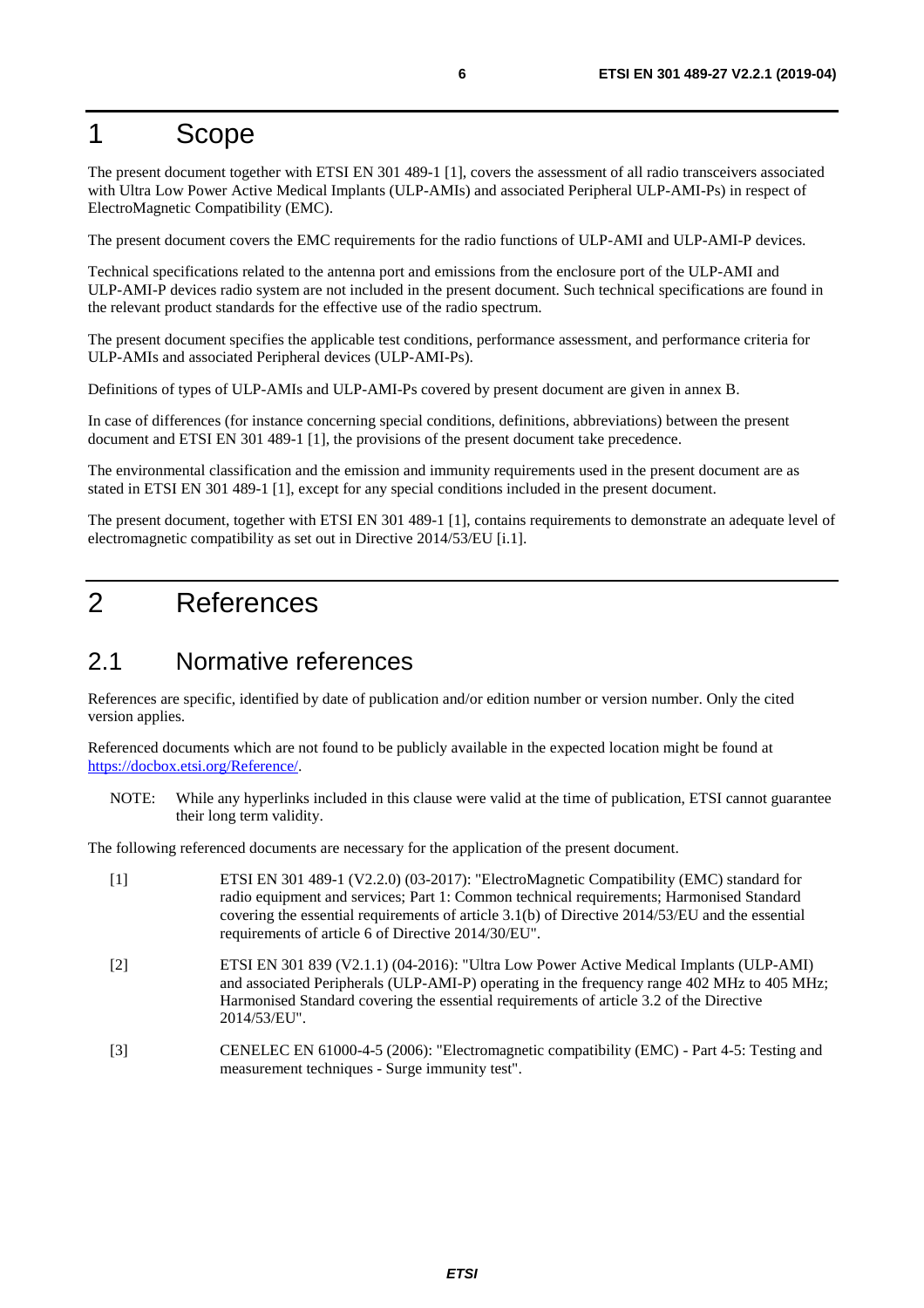### <span id="page-6-0"></span>2.2 Informative references

References are either specific (identified by date of publication and/or edition number or version number) or non-specific. For specific references, only the cited version applies. For non-specific references, the latest version of the referenced document (including any amendments) applies.

NOTE: While any hyperlinks included in this clause were valid at the time of publication, ETSI cannot guarantee their long term validity.

The following referenced documents are not necessary for the application of the present document but they assist the user with regard to a particular subject area.

- [i.1] Directive 2014/53/EU of the European Parliament and of the council of 16 April 2014 on the harmonisation of the laws of the Member States relating to the making available on the market of radio equipment and repealing Directive 1999/5/EC.
- [i.2] CEPT/ERC/REC 70-03: "Relating to the use of Short Range Devices (SRD)".
- [i.3] Camelia Gabriel: "Compilation of the dielectric properties of body tissues at RF and Microwave Frequencies", Physics Department, King's College, London WC2R 2LS, UK. February 1996.
- NOTE: Available at [http://www.dtic.mil/dtic/tr/fulltext/u2/a305826.pdf.](http://www.dtic.mil/dtic/tr/fulltext/u2/a305826.pdf)
- [i.4] Commission Implementing Decision C(2015) 5376 final of 4.8.2015 on a standardisation request to the European Committee for Electrotechnical Standardisation and to the European Telecommunications Standards Institute as regards radio equipment in support of Directive 2014/53/EU of the European Parliament and of the Council.
- [i.5] Italian National Research Council, Institute for Applied Physics.
- NOTE: Available at [http://niremf.ifac.cnr.it/.](http://niremf.ifac.cnr.it/)

# 3 Applicability, definitions and abbreviations

### 3.0 Applicability

For the purposes of the present document, definitions and abbreviations have the meanings ascribed herein in clause 3.

Where such meanings are not so ascribed the meanings in ETSI EN 301 489-1 [\[1](#page-5-0)], clause 3, apply.

Where such meanings are not so ascribed the meanings in ETSI EN 301 839 [\[2](#page-5-0)], clause 3, apply.

Where such meanings are not so ascribed the meanings in the Directive 2014/53/EU [i.1] apply.

# 3.1 Definitions

For the purposes of the present document, the following terms and definitions apply:

**Active Medical Implant (AMI):** diagnostic or therapeutic device designed to be implanted in a human body containing a power source and a transceiver using the 402 MHz to 405 MHz frequency band for the purpose of providing a two-way digital communications link

**environmental profile:** range of environmental conditions under which equipment within the scope of the present document is required to comply with the provisions of the present document

**life supporting equipment:** equipment whose continued normal operation is required in order to sustain life

**Medical Implant Communications Link (MICL):** collections of transmission that may or may not be continuous, between co-operating medical implant devices and accessories, including programmer/controllers, transferring patient related information in communications service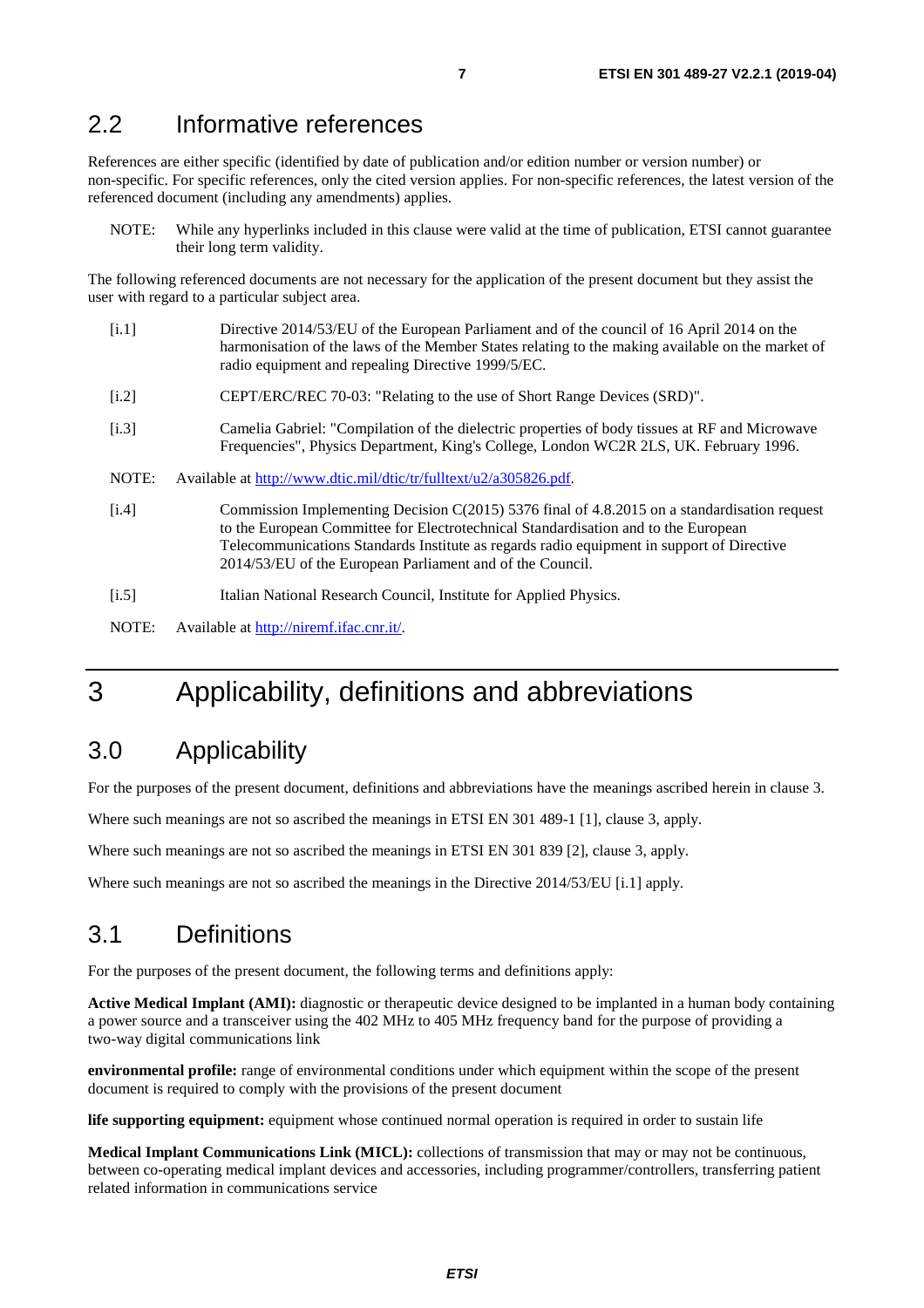<span id="page-7-0"></span>**Medical Implant Communications System (MICS):** specific system providing radiocommunications between an ULP-AMI and an associated ULP-AMI-P

**Ultra Low Power Active Medical Implant (ULP-AMI):** transmitter or receiver or transceiver forming part of an active medical implant, that is used in a medical implant communications system radio link set up by the peripheral device (ULP-AMI-P)

**Ultra Low Power Active Medical Implant Peripheral device (ULP-AMI-P):** radio part of equipment outside the human body, including body worn devices, used to program and/or control an ULP-AMI by means of a Medical Implant (radio) Communications Link (MICL), such as an external programmer or control transceiver

### 3.2 Abbreviations

For the purposes of the present document, the following abbreviations apply:

| <b>Alternating Current</b>                               |
|----------------------------------------------------------|
| Active Implantable Medical Device                        |
| <b>Active Medical Implant</b>                            |
| Direct Current                                           |
| ElectroMagnetic Compatibility                            |
| <b>Effective Radiated Power</b>                          |
| Equipment Under Test                                     |
| Industrial, Scientific and Medical                       |
| <b>Medical Implant Communications Link</b>               |
| <b>Medical Implant Communications System</b>             |
| Radio Frequency                                          |
| Ultra Low Power Active Medical Implant                   |
| Ultra Low Power Active Medical Implant Peripheral device |
|                                                          |

# 4 Test conditions

### 4.1 General

For the purposes of the present document, the test conditions of the ETSI EN 301 489-1 [\[1](#page-5-0)], clause 4, shall apply as appropriate. Further product related test conditions for ULP-AMI and associated ULP-AMI-P are specified in the present document.

For emission and immunity tests the normal test modulation, test arrangements, etc., as specified in the present document, clauses 4.1 to 4.5 shall apply.

Whenever the Equipment Under Test (EUT) is provided with a detachable antenna, the EUT shall be tested with the antenna fitted in a manner typical of normal intended use, unless otherwise specified. If the EUT can be used with several types of antenna the test shall be repeated for each type of antenna.

ULP-AMI devices (active medical implants) are designed to be implanted within a human body. These radio systems are isolated from disturbances by the surrounding body tissue. In order to adequately assess the EMC characteristics of active medical implants devices , the use of a simulated man is necessary. See annex C for additional details. The provisions of annex C are intended to provide an operational environment that simulates, to the extent possible, actual usage conditions for internal implanted devices. It is necessary to use this or another appropriate special fixture when making emission measurements and immunity tests with radiated RF fields.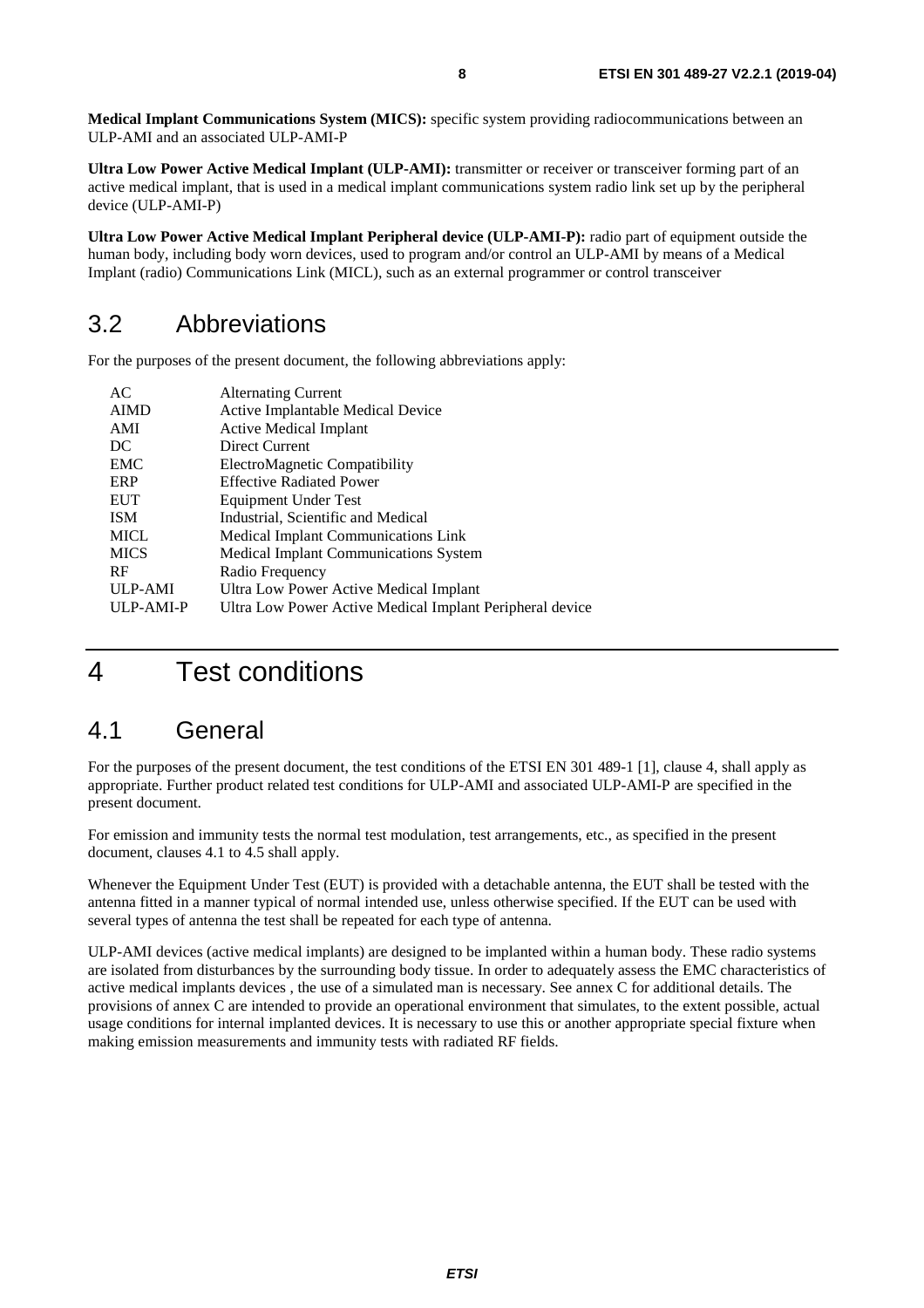### <span id="page-8-0"></span>4.2.0 General

The provisions of the ETSI EN 301 489-1 [[1\]](#page-5-0), clause 4.2 shall apply.

#### 4.2.1 Arrangements for test signals at the input of transmitters

The provisions of the ETSI EN 301 489-1 [[1\]](#page-5-0), clause 4.2.1 shall apply with the following modifications:

The transmitter shall be modulated with normal test modulation as specified for that type of equipment (clause 4.5). Where transmitters do not have a modulation input port, the internal equipment modulation shall be used.

### 4.2.2 Arrangements for test signals at the RF output of transmitters

#### 4.2.2.1 General

The provisions of the ETSI EN 301 489-1 [[1\]](#page-5-0), clause 4.2.2 shall apply with the following modification:

• The manufacturer may provide a suitable companion receiver or another device that can be used to set up a communications link and/or to receive messages.

#### 4.2.2.2 ULP-AMI transmitters

For ULP-AMI transmitters the test fixture described in annex C may be used.

The manufacturer shall provide a suitable receiver or alternate technique that can be used to monitor the medical implant communications link.

#### 4.2.2.3 ULP-AMI-P transmitters

The provisions of the ETSI EN 301 489-1 [[1\]](#page-5-0), clause 4.2.2 shall apply with the following modifications:

- ULP-AMI-Ps are designed to be used external to a human body;
- the manufacturer shall provide a suitable receiver or alternate technique that can be used to monitor the medical implant communications link.

### 4.2.3 Arrangements for test signals at the RF input of receivers

The provisions of ETSI EN 301 489-1 [[1\]](#page-5-0), clause 4.2.3 shall apply with the following modifications:

- the wanted RF input signal, coupled to the receiver, shall be modulated with normal test modulation as specified for that type of equipment (clause 4.5);
- the level of the wanted RF input signal shall be 20 dB above the threshold sensitivity level of the receiver, but in all cases it shall be below the overload characteristics of the receiver;
- the manufacturer shall provide a suitable transmitter that can be used to set up the medical implant communications link.

### 4.2.4 Arrangements for test signals at the output of receivers

The provisions of ETSI EN 301 489-1 [[1\]](#page-5-0), clause 4.2.4 shall apply with the following modification, if appropriate:

If direct access to the receiver output of the ULP-AMI and associated ULP-AMI-P is not possible, then the manufacturer shall provide the method by which the receiver's functionality can be monitored during the immunity tests.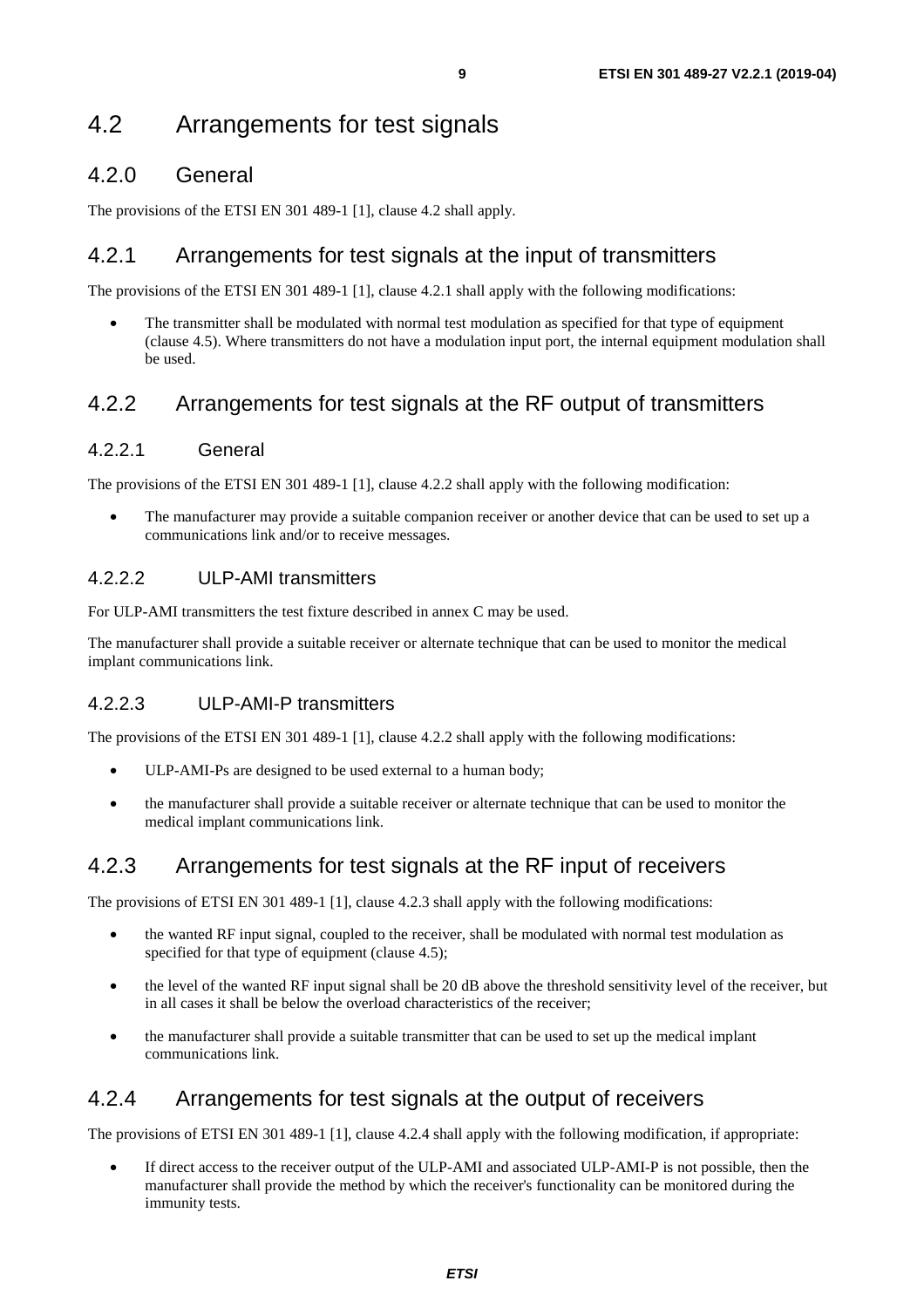### <span id="page-9-0"></span>4.2.5 Arrangements for testing transmitter and receiver together (as a system: ULP-AMI together with an associated ULP-AMI-P)

The provisions of ETSI EN 301 489-1 [[1\]](#page-5-0), clause 4.2.5 shall apply with the following modification:

- The transmitter of an ULP-AMI and the receiver of an associated ULP-AMI-P or the receiver of an ULP-AMI and the transmitter of an associated ULP-AMI-P may be tested together, if appropriate and agreed by the manufacturer and the test laboratory (size of devices, etc.).
- In this case both EUTs shall be located in their respective test environment and exposed simultaneously to the EMC phenomena.

# 4.3 RF exclusion band of radio equipment

### 4.3.0 General

The emission measurement and immunity test exclusions are referred to as "exclusion bands" and are defined in the clauses 4.3.1 and 4.3.2.

The frequencies on which the EUT is intended to operate, shall be excluded from conducted and radiated RF immunity tests.

The frequencies on which the transmitter part of the EUT is intended to operate shall be excluded from emission measurements when performed in transmit mode of operation.

During emission measurements, a frequency exclusion band does not apply for the receiver part of ULP-AMIs and/or associated ULP-AMI-Ps.

#### 4.3.1 Exclusion bands for receivers

The exclusion band for receivers (including receivers that are part of transceivers) is determined as follows:

- for receivers capable of operating on 9 or more channels within the frequency band specified in table 1 and not having an alignment range, the lower frequency of the exclusion band is the lower frequency of the used frequency channel minus the extension value given in table 1, and the upper frequency of the exclusion band is the upper frequency of the used frequency channel plus the extension value given in table 1. The calculated extension value shall be based on the operating frequency;
- for receivers capable of operating on more than one frequency and having an alignment range, the lower frequency of the exclusion band is the lower frequency of the alignment range minus the extension value given in table 1, and the upper frequency of the exclusion band is the upper frequency of the alignment range plus the extension value given in table 1. The calculated extension values shall be based on the centre frequency of the alignment range;
- for wide band receivers, i.e. receivers operating in a non-channelized arrangement, the lower frequency of the exclusion band is the lower frequency of the intended operating band minus the extension value given in table 1 and the upper frequency of the exclusion band is the upper frequency of the intended operating band plus the extension value given in table 1, or the total exclusion band is twice the intended operating frequency band of the receiver centred around the centre frequency of the intended operating band, whichever is the greater.

| <b>Receiver operating</b><br>frequency $f_{\alpha}$ | Receiver exclusion band |
|-----------------------------------------------------|-------------------------|
| 402 MHz to 405 MHz                                  | $f_{0} \pm 10$ MHz      |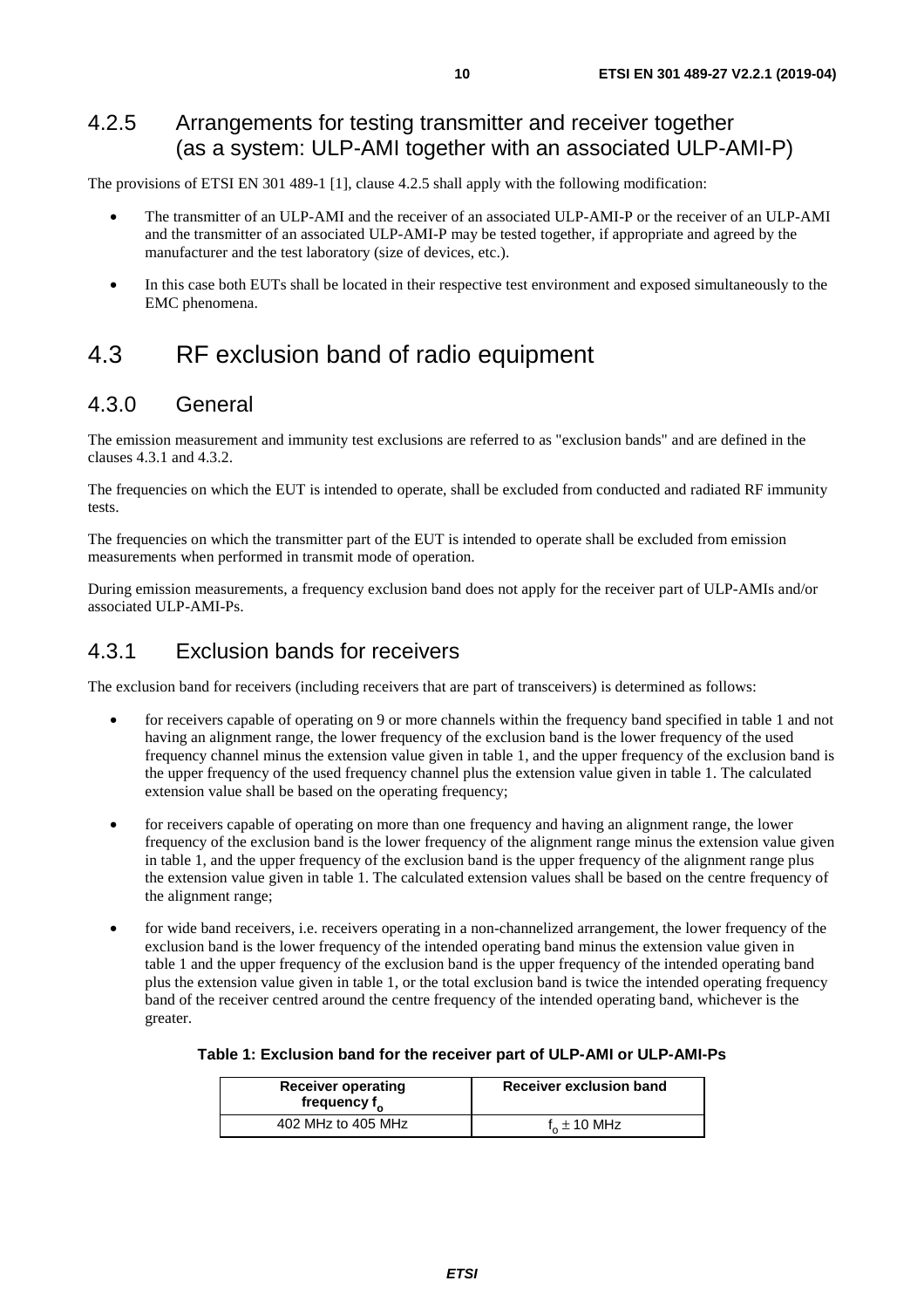#### <span id="page-10-0"></span>4.3.2 Exclusion band for transmitters

For transmitters operating, or intended to operate, in a channelized arrangement in the 402 MHz to 405 MHz frequency band, the exclusion band is nine times the maximum occupied bandwidth allowed for that service, centred around the operating frequency. For the 402 MHz to 405 MHz band, the maximum occupied bandwidth is 300 kHz. The actual occupied bandwidth is determined using the procedures in ETSI EN 301 839 [[2\]](#page-5-0) for measuring emission bandwidth.

For wide band transmitters, i.e. transmitters in a non-channelized frequency band, the exclusion band is twice the intended operating frequency band (i.e. 3 MHz or less) centred around the centre frequency of the intended operating frequency band.

In case the receiver and transmitter are tested together as a system (see clause 4.2.5) the exclusion band defined for receivers or the exclusion band defined for transmitters shall be used, whichever is greater.

# 4.4 Narrow band responses of receivers or receivers which are part of transceivers

The provision of ETSI EN 301 489-1 [[1\]](#page-5-0), clause 4.4 shall apply.

### 4.5 Normal test modulation

The RF carrier shall be modulated with a test signal that produces specific selective messages or commands as stated by the manufacturer, representing a practical selection of usable selective messages/commands. The manufacturer shall declare the format of the modulation signal and any error detection and correction involved. Where transmitters do not have a modulation input port, the internal equipment modulation is used.

# 5 Performance assessment

### 5.1 General

The provision of ETSI EN 301 489-1 [[1\]](#page-5-0), clause 5.1 shall apply.

The manufacturer shall at the time of submission of the device(s) for test, supply the necessary general information as requested in ETSI EN 301 489-1 [[1\]](#page-5-0), clause 5.1. Additionally he shall supply the following product-related information:

• the class of the device selected by the manufacturer according to table 2 (see clause 6.1).

The performance assessment is dependent on whether the type of device is an ULP-AMI or an ULP-AMI-P.

For both types of devices the performance assessment is based on:

- the maintenance of function $(s)$ ;
- the way an eventual loss of function(s) can be recovered;
- the unintentional behaviour of the EUT.

For both types of devices it shall be possible to assess the performance by monitoring the intended functions before, during and after the tests.

### 5.2 Equipment which can provide a continuous communication link

The provisions of ETSI EN 301 489-1 [[1\]](#page-5-0), clause 5.2 shall apply.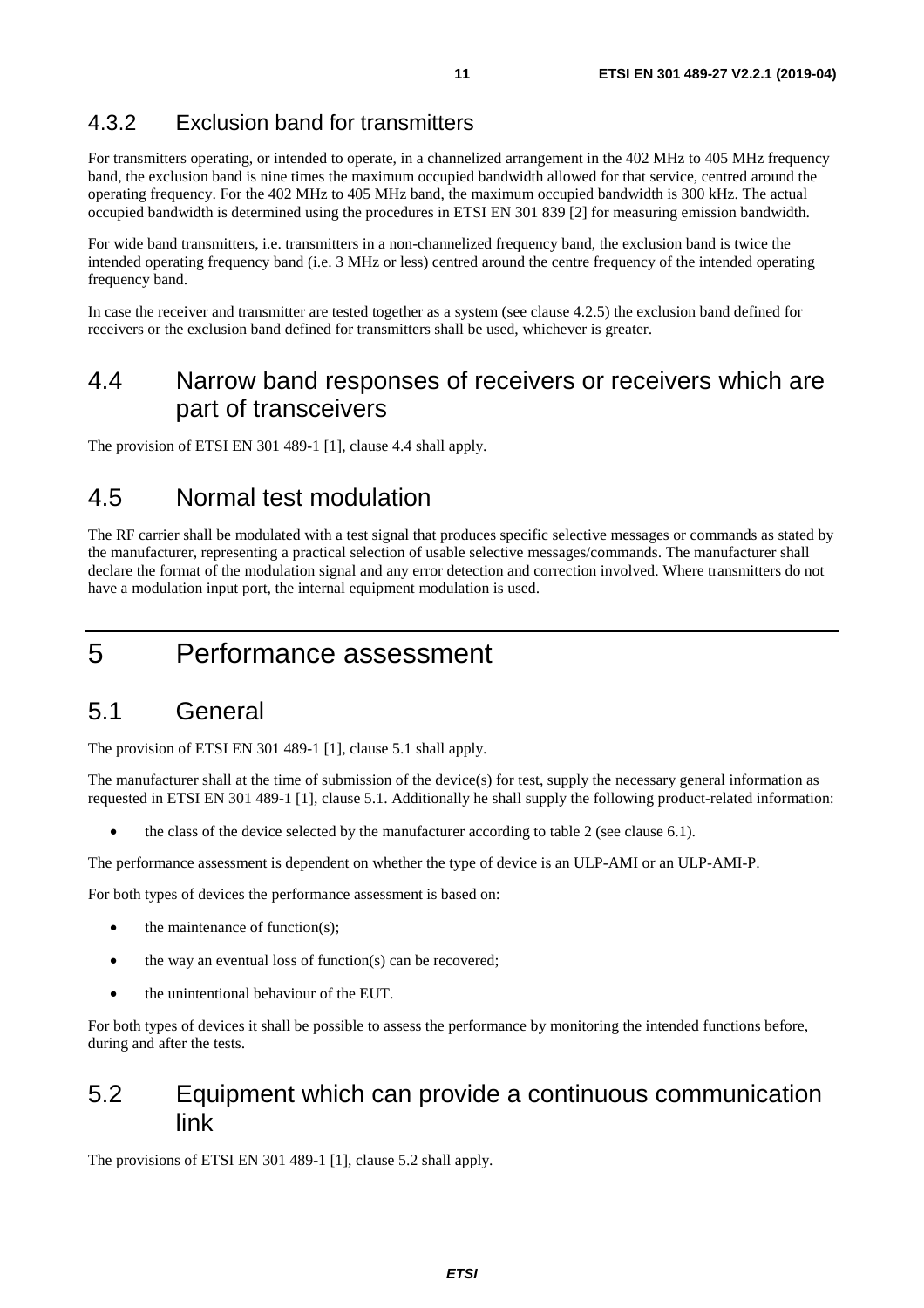# <span id="page-11-0"></span>5.3 Equipment which does not provide a continuous communication link

The provisions of ETSI EN 301 489-1 [[1\]](#page-5-0), clause 5.3 shall apply.

# 5.4 Ancillary equipment

The provisions of ETSI EN 301 489-1 [[1\]](#page-5-0), clause 5.4 are not applicable.

# 5.5 Equipment classification

The provisions of ETSI EN 301 489-1 [[1\]](#page-5-0), clause 5.5 shall apply with the following modifications.

For the purpose of EMC performance assessment in the present document, the radio devices/equipment and/or associated ancillary devices/equipment shall be classified into one of the following types:

- for the purpose of EMC performance assessment in the present document, the radio devices/equipment and/or associated ancillary devices/equipment shall be classified into one of the following types:
	- ULP-AMI (implantable devices); or
	- ULP-AMI-P (external peripheral devices);
- life supporting devices shall meet the criteria specified for this type of device;
- radio equipment declared as capable of being powered for intended use by the main battery of a vehicle shall additionally be considered as mobile equipment.

# 6 Performance criteria

# 6.1 classification of ULP-AMI and ULP-AMI-P devices

The product family of Active Implantable Medical Devices (AIMD) is divided into three classes of devices, each having its own set of minimum performance criteria. This classification is based upon the impact on persons and/or goods in case the equipment does not operate above the specified minimum performance level under EMC stress. In lieu of using these classification guidelines, the manufacturer of ULP-AMI/ULP-AMI-P devices may declare the classification of his devices. The test report shall note the classification of the device and whether it is based on the manufacturers' declaration or on table 2.

| class of ULP-AMI or<br><b>ULP-AMI-P devices</b> | Risk assessment of receiver performance                                                                                             |  |
|-------------------------------------------------|-------------------------------------------------------------------------------------------------------------------------------------|--|
|                                                 | Highly reliable communication media; e.g. serving human life inherent systems (may<br>result in a physical risk to a person).       |  |
|                                                 | Medium reliable communication media; e.g. causing inconvenience to persons, which<br>cannot simply be overcome by other means.      |  |
|                                                 | Standard reliable communication media; e.g. inconvenience to persons, which can<br>simply be overcome by other means (e.g. manual). |  |

#### **Table 2**

# 6.2 General performance criteria

The performance criteria for the different classes of ULP-AMI/ULP-AMI-P devices (see table 2) in combination with the different equipment types (see clause 5.5) during and after immunity test are specified in this clause:

• performance criteria A for immunity tests with phenomena of a continuous nature;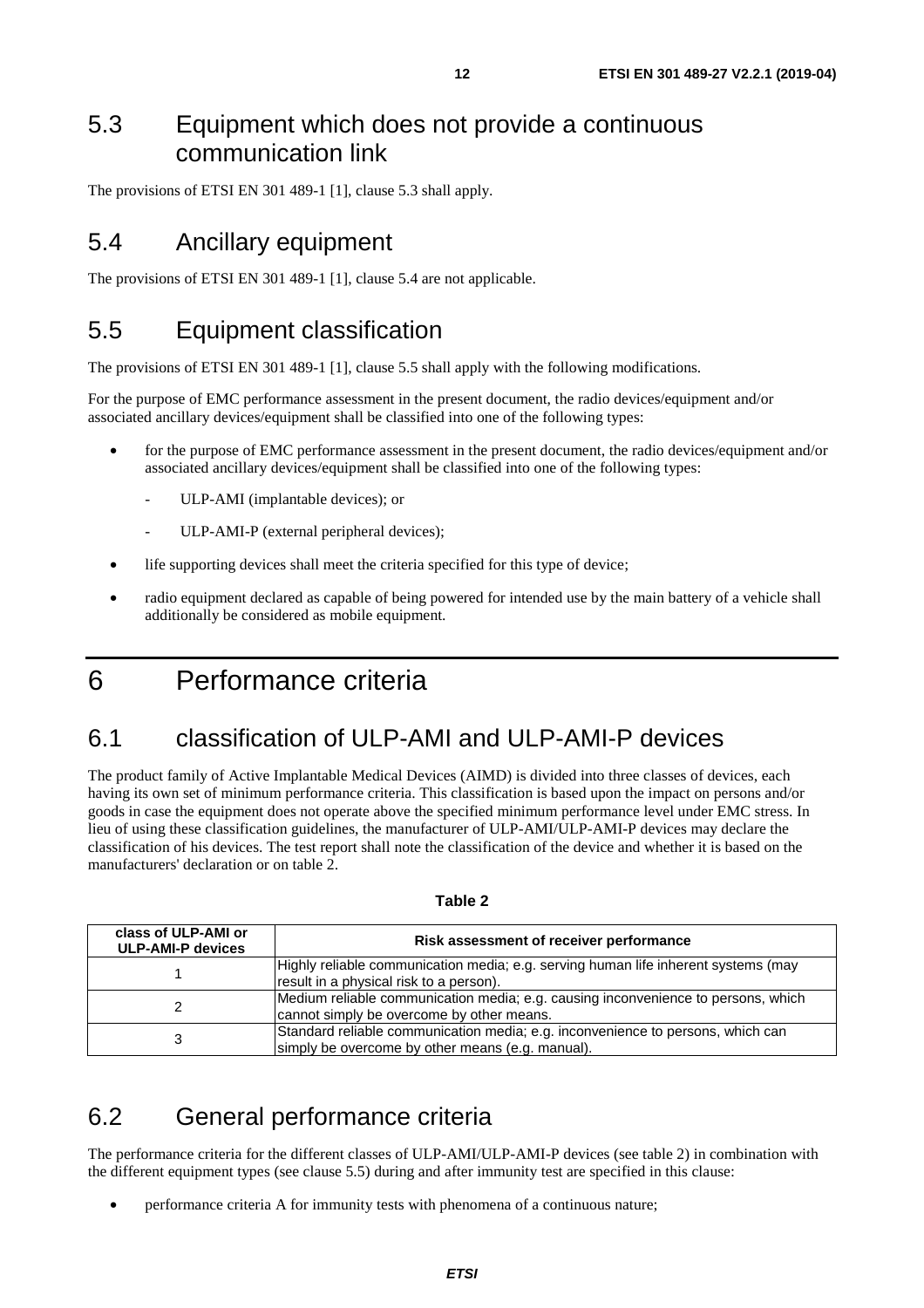- <span id="page-12-0"></span>• performance criteria B for immunity tests with phenomena of a transient nature;
- performance criteria for immunity tests with power interruptions exceeding a certain time are specified in clause 7.2.2, table 4.

The device shall meet the performance criteria as specified in the following clauses, for the appropriate class of ULP-AMI/ULP-AMI-P devices.

# 6.3 Performance criteria and table

For both types of devices it shall be possible to assess the performance by monitoring the intended functions before, during and after the tests:

- the device under test can be assessed for performance by comparing, on an equal to or less than basis, the measured bit error rate with the bit error rate performance as specified by the manufacturer; or
- for devices under test that cannot be assessed using the above methods for assessment, the manufacturer shall specify the assessment method to be used.

Under the test conditions specified in the present document the device and/or system under test shall be able to provide the intended clinical benefit as specified by the manufacturer and remain safe for the user. The tested device may exhibit a degradation of performance (deviation from manufacturer's specifications) as detailed in table 3.

| Class 1 ULP-AMI/ULP-AMI-P devices     |                                       |                                                             |  |  |
|---------------------------------------|---------------------------------------|-------------------------------------------------------------|--|--|
| <b>Criteria</b>                       | <b>During test</b>                    | After test                                                  |  |  |
|                                       | Operate as intended                   | Operate as intended                                         |  |  |
|                                       | No loss of function                   | The communication link shall be maintained                  |  |  |
| A                                     | No unintentional responses            | No loss of function                                         |  |  |
|                                       |                                       | No degradation of performance                               |  |  |
|                                       |                                       | No loss of stored data or user programmable functions       |  |  |
|                                       | May be loss of function (one or more) | Operate as intended                                         |  |  |
|                                       | No unintentional responses            | The communication link shall have been maintained           |  |  |
| B                                     |                                       | No loss of function(s)                                      |  |  |
|                                       |                                       | No degradation of performance                               |  |  |
|                                       |                                       | No loss of stored data or user programmable functions       |  |  |
| Class 2 ULP-AMI/ULP-AMI-P devices     |                                       |                                                             |  |  |
| <b>Criteria</b><br><b>During test</b> |                                       | <b>After test</b>                                           |  |  |
|                                       | Operate as intended                   | Operate as intended                                         |  |  |
|                                       | No loss of function below             | The communication link shall be maintained or recover       |  |  |
| A                                     | manufacturers specification           | No loss of function below manufacturers specifications      |  |  |
|                                       | No unintentional responses            | No degradation of performance                               |  |  |
|                                       |                                       | No loss of stored data or user programmable functions       |  |  |
|                                       | May be loss of function (one or more) | Operate as intended                                         |  |  |
|                                       | No unintentional responses            | The communication link shall be maintained or recover       |  |  |
| В                                     |                                       | No loss of function below manufacturers specifications      |  |  |
|                                       |                                       | No degradation of performance                               |  |  |
|                                       |                                       | No loss of stored data or user programmable functions       |  |  |
|                                       |                                       | Class 3 ULP-AMI/ULP-AMI-P devices                           |  |  |
| <b>Criteria</b>                       | <b>During test</b>                    | <b>After test</b>                                           |  |  |
|                                       | May be loss of function (one or more) | Operate as specified by the manufacturer, the communication |  |  |
|                                       | No unintentional responses            | link may be lost, but shall be recoverable by user          |  |  |
| A and B                               |                                       | No degradation of performance                               |  |  |
|                                       |                                       | Lost functions shall be self-recoverable or recoverable as  |  |  |
|                                       |                                       | specified by the manufacturer                               |  |  |

#### **Table 3**

The following degradations or failures are not allowed during any phase of testing of ULP-AMI devices:

- component failures;
- changes in programmable parameters;
- reset to factory defaults (manufacturer's presets);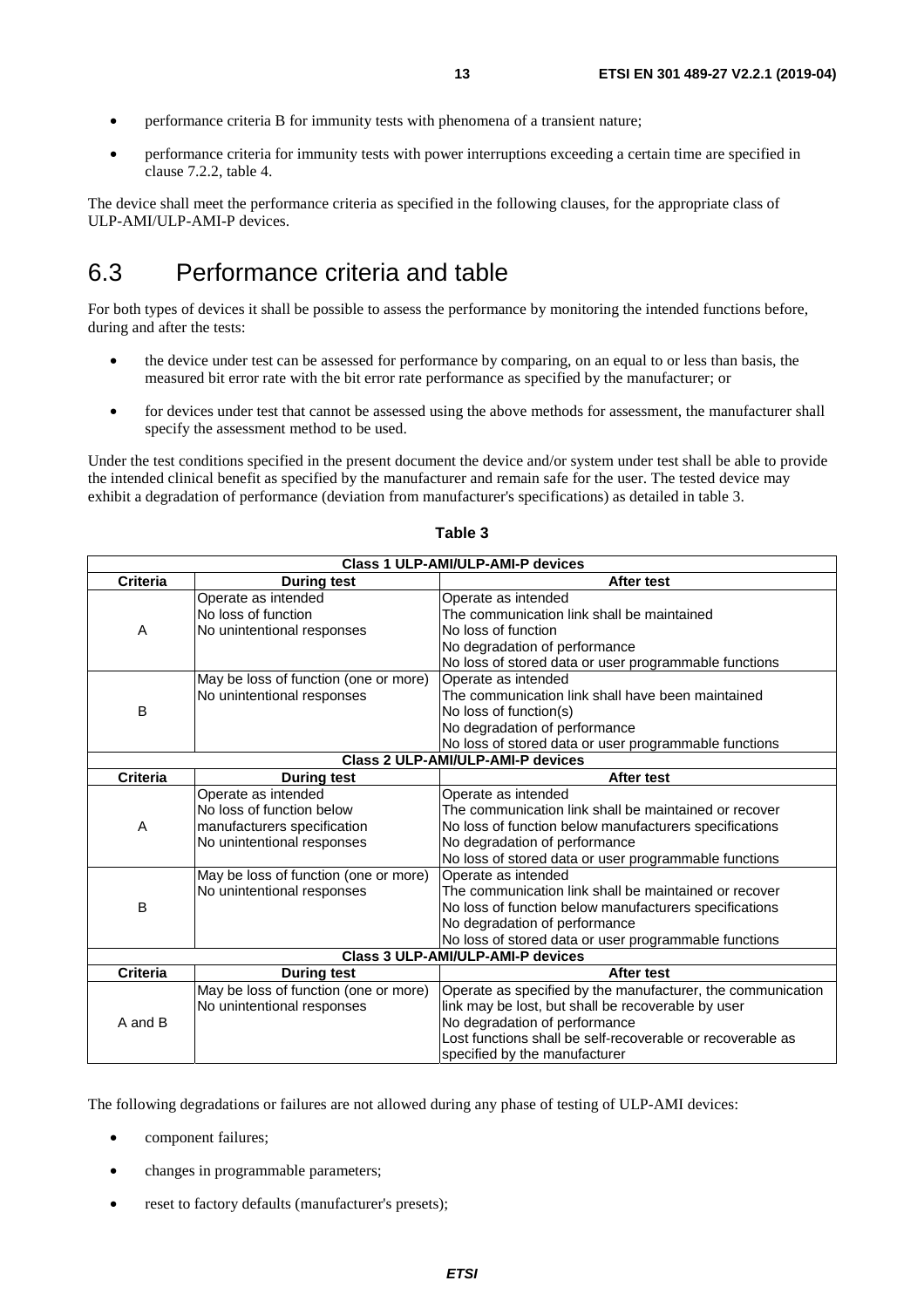- <span id="page-13-0"></span>• change of intended operating mode;
- false alarms:
- cessation of any intended operation, even if accompanied by an alarm;
- initiation of any unintended operation, including unintended or uncontrolled motion, even if accompanied by an alarm;
- error of a displayed numerical value sufficiently large to affect diagnosis or treatment;
- failure of automatic diagnosis or treatment devices and/or systems to diagnose or treat, even if accompanied by an alarm.

In addition for ULP-AMI-P devices the following degradations are not allowed:

- artefact or distortion in an image in which the artefact is indistinguishable from physiologically-produced signals or the distortion interferes with interpretation of physiologically-produced signals;
- noise on a waveform in which the noise is indistinguishable from physiologically-produced signals or the noise interferes with interpretation of physiologically-produced signals.

### 6.4 Performance criteria for continuous phenomena applied to transmitters

For both, the transmitter part of ULP-AMI and ULP-AMI-P devices the performance criteria A of the applicable class as given in clause 6.3 shall apply.

For both, the transmitter part of ULP-AMI and ULP-AMI-P devices which require a communication link to be maintained during the test, it shall be verified that the link is maintained during each individual exposure in the test sequence, by appropriate means supplied by the manufacturer.

The test shall be repeated with the EUT in standby mode to ensure that no unintended transmission occurs as a result of transmitter operation.

# 6.5 Performance criteria for transient phenomena applied to transmitters

For both, the transmitter part of ULP-AMI and ULP-AMI-P devices the performance criteria B of the applicable class as given in clause 6.3 shall apply, except for power interruptions exceeding a certain time the performance criteria deviations are specified in clause 7.2.2.

For both, the transmitter part of ULP-AMI and ULP-AMI-P devices which require a communication link to be maintained during the test, it shall be verified that the link is maintained during each individual exposure in the test sequence, by appropriate means supplied by the manufacturer.

The test shall be repeated with the EUT in standby mode to ensure that no unintended transmission occurs as a result of transmitter operation.

### 6.6 Performance criteria for continuous phenomena applied to receivers

For both, the receiver part of ULP-AMI and ULP-AMI-P devices, the performance criteria A of the applicable class as given in clause 6.3 shall apply.

For both, the receiver part of ULP-AMI and ULP-AMI-P devices which require a communication link to be maintained during the test, it shall be verified that the communication link is maintained during each individual exposure in the test sequence, by appropriate means supplied by the manufacturer.

Where the EUT is a transceiver, under no circumstances shall the transmitter operate unintentionally during the test.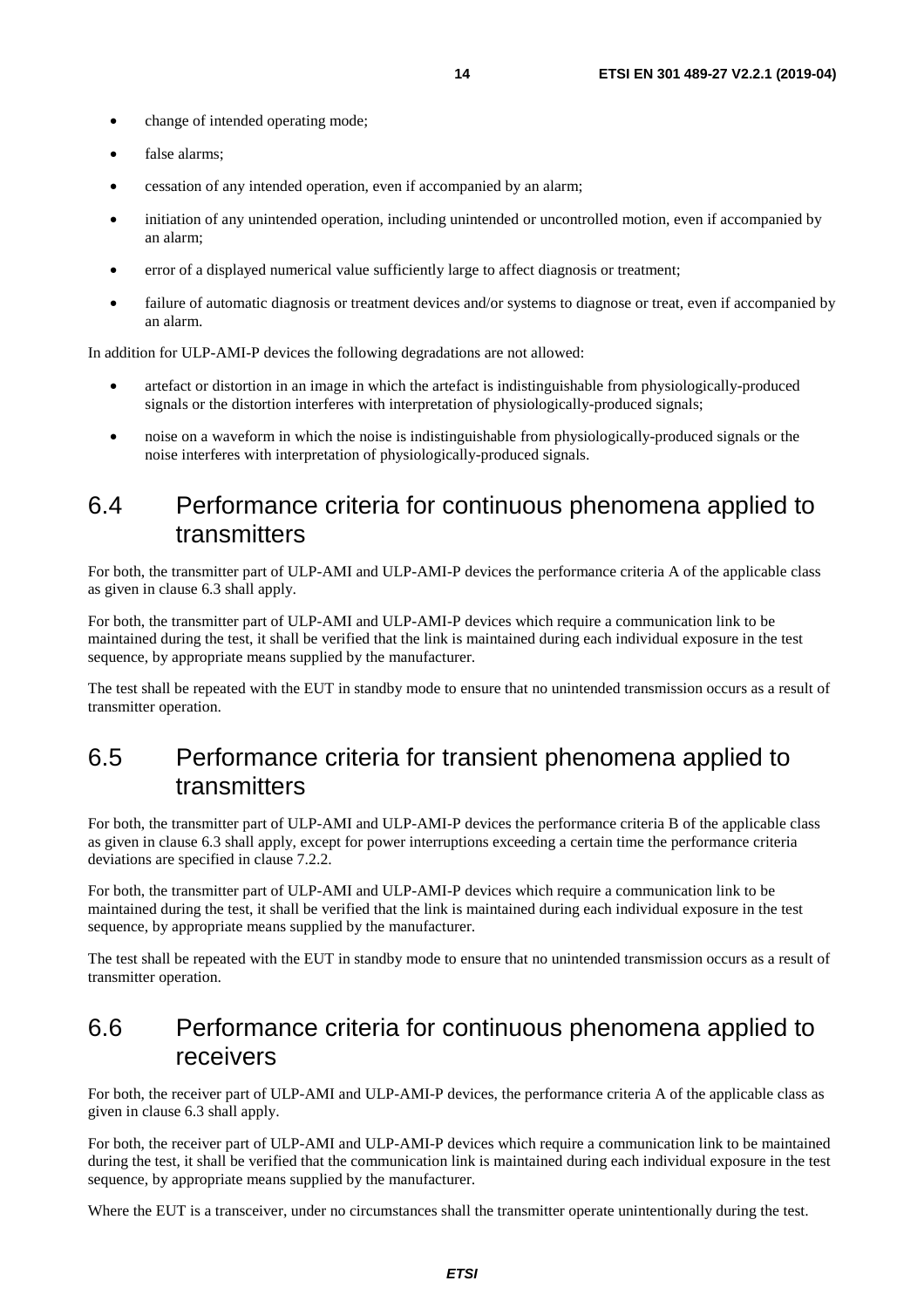# <span id="page-14-0"></span>6.7 Performance criteria for transient phenomena applied to receivers

For both, the receiver part of ULP-AMI and ULP-AMI-P devices, the performance criteria B of the applicable class as given in clause 6.3 shall apply, except for power interruptions exceeding a certain time where the performance criteria are as specified in clause 7.2.2.

For both, the receiver part of ULP-AMI and ULP-AMI-P devices which require a communication link to be maintained during the test, it shall be verified that the communication link is maintained during each individual exposure in the test sequence, by appropriate means supplied by the manufacturer.

Where the EUT is a transceiver, under no circumstances shall the transmitter operate unintentionally during the test.

# 7 Applicability overview

### 7.1 EMC emission

#### 7.1.1 General

ETSI EN 301 489-1 [[1\]](#page-5-0), table 1 contains the applicability of EMC emission measurements to the relevant ports of radio and/or associated ancillary equipment.

#### 7.1.2 Special conditions

The following special conditions relate to the emission test methods used in the ETSI EN 301 489-1 [\[1](#page-5-0)], clause 8.

The emission measurements applicable to the antenna or enclosure port of ULP-AMI or ULP-AMI-P devices are specified in the harmonised standard ETSI EN 301 839 [\[2](#page-5-0)].

# 7.2 Immunity

#### 7.2.1 General

Table 2 of ETSI EN 301 489-1 [\[1](#page-5-0)] contains the applicability of EMC immunity tests to the relevant ports of radio and/or associated ancillary equipment.

Equipment covered by the present document is intended to be used in both, medical and residential areas and will have both life supporting and non-life supporting applications. Accordingly, the immunity test levels and conditions specified in the present document are based on the levels associated with the above applications.

Further, the immunity of these systems to radiated ambient fields is subject to their usage condition and, for example, implanted equipment should be tested using an appropriate test fixture as described in annex C.

For some applications, it may be appropriate to devise other types of specialized test fixtures. Where such a specialized test fixture is used, details of the fixture shall be provided by the manufacturer and recorded in the subsequent test documentation.

For ULP-AMI and ULP-AMI-P, guidance is given as to applicability of the test in table 4.

#### 7.2.2 Special conditions

The following special conditions set out in table 4 relate to the immunity test methods and performance criteria used in ETSI EN 301 489-1 [[1\]](#page-5-0), clause 9.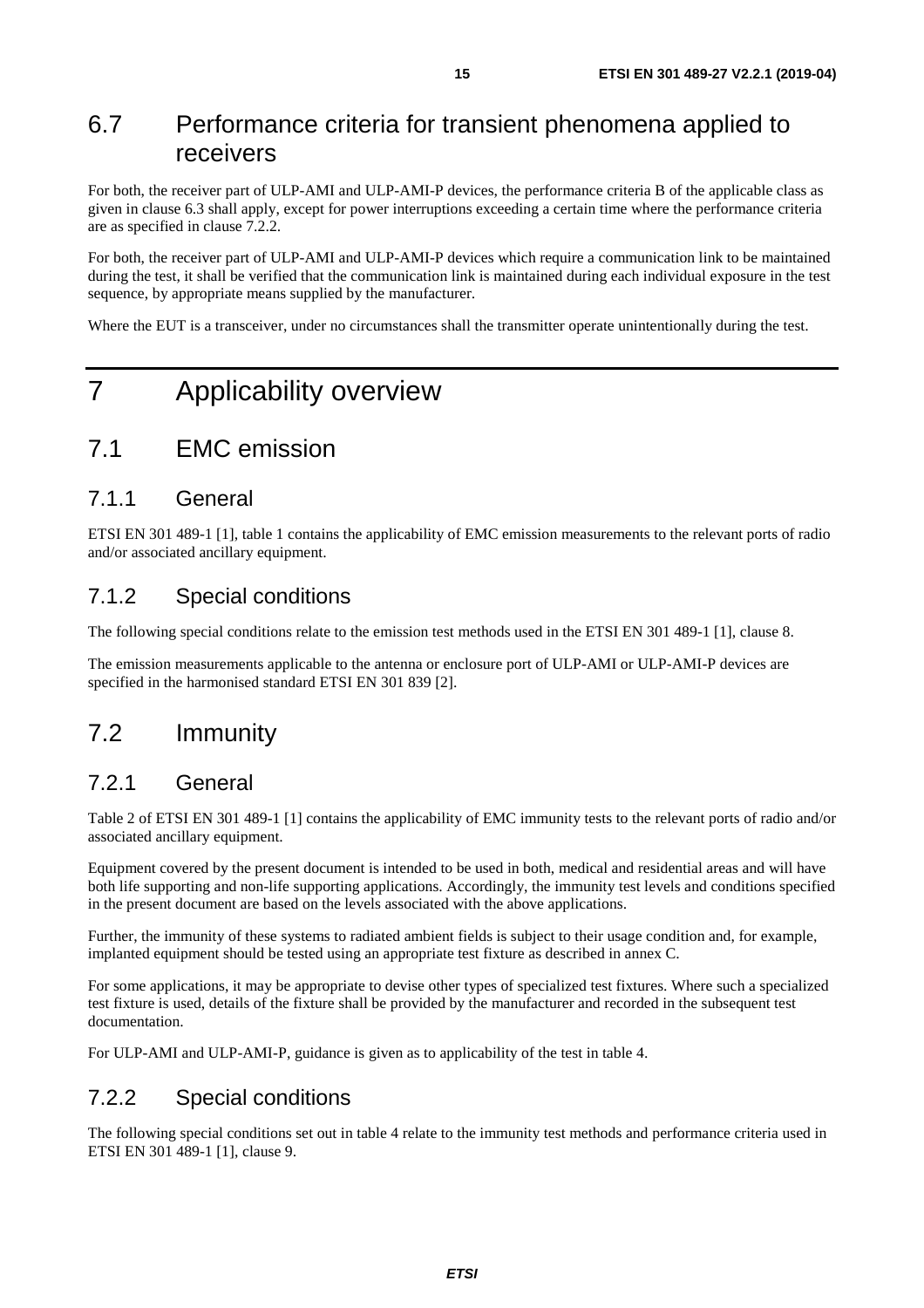|       | Reference to clauses in                                      |                                                                                                                                                                                                                                                                                                                                                                                                                                                                                                                                                                                                                                                                                                                                                                                                                                                                                                                                                                                                                                                                                                                                                                                               |                                                                                                                                                          | Special product-related conditions, additional to or modifying the test                                                                               |
|-------|--------------------------------------------------------------|-----------------------------------------------------------------------------------------------------------------------------------------------------------------------------------------------------------------------------------------------------------------------------------------------------------------------------------------------------------------------------------------------------------------------------------------------------------------------------------------------------------------------------------------------------------------------------------------------------------------------------------------------------------------------------------------------------------------------------------------------------------------------------------------------------------------------------------------------------------------------------------------------------------------------------------------------------------------------------------------------------------------------------------------------------------------------------------------------------------------------------------------------------------------------------------------------|----------------------------------------------------------------------------------------------------------------------------------------------------------|-------------------------------------------------------------------------------------------------------------------------------------------------------|
| 9.2.2 | ETSI EN 301 489-1 [1]<br><b>Test method; Radio frequency</b> | configuration in ETSI EN 301 489-1 [1], clause 9                                                                                                                                                                                                                                                                                                                                                                                                                                                                                                                                                                                                                                                                                                                                                                                                                                                                                                                                                                                                                                                                                                                                              |                                                                                                                                                          |                                                                                                                                                       |
|       | electromagnetic field                                        | The following conditions apply:<br>for non-life supporting communications link, the test level shall be<br>3 V/m (measured unmodulated);<br>for life supporting communications link, the test level shall be<br>$\bullet$<br>10 V/m (measured unmodulated);<br>for equipment and/or systems intended to monitor or measure a<br>physiological parameter, the physiological simulation frequency<br>restrictions specified below shall apply. When the modulation<br>frequency of 2 Hz is used, then it is not necessary to additionally<br>test with a modulation frequency of 1 kHz;<br>for equipment and/or system intended to control a physiological<br>$\bullet$<br>parameter, the operating frequency restrictions specified below<br>shall apply.                                                                                                                                                                                                                                                                                                                                                                                                                                      |                                                                                                                                                          |                                                                                                                                                       |
|       |                                                              | Intended use                                                                                                                                                                                                                                                                                                                                                                                                                                                                                                                                                                                                                                                                                                                                                                                                                                                                                                                                                                                                                                                                                                                                                                                  | <b>Modulation</b>                                                                                                                                        | Physiological                                                                                                                                         |
|       |                                                              |                                                                                                                                                                                                                                                                                                                                                                                                                                                                                                                                                                                                                                                                                                                                                                                                                                                                                                                                                                                                                                                                                                                                                                                               | frequency                                                                                                                                                | simulation frequency                                                                                                                                  |
|       |                                                              |                                                                                                                                                                                                                                                                                                                                                                                                                                                                                                                                                                                                                                                                                                                                                                                                                                                                                                                                                                                                                                                                                                                                                                                               |                                                                                                                                                          | and<br><b>Operating frequency</b><br>of the simulation<br>circuit                                                                                     |
|       |                                                              | To control, monitor or<br>measure a<br>physiological<br>parameter                                                                                                                                                                                                                                                                                                                                                                                                                                                                                                                                                                                                                                                                                                                                                                                                                                                                                                                                                                                                                                                                                                                             | $2$ Hz                                                                                                                                                   | Less than 1 Hz or<br>greater than 3 Hz                                                                                                                |
|       |                                                              | All other                                                                                                                                                                                                                                                                                                                                                                                                                                                                                                                                                                                                                                                                                                                                                                                                                                                                                                                                                                                                                                                                                                                                                                                     | 1 kHz                                                                                                                                                    | Not applicable                                                                                                                                        |
| 9.3.2 | <b>Test method; Electrostatic</b>                            | be excluded from this requirement.<br>The test severity level for contact discharge shall be ±6 kV and for air                                                                                                                                                                                                                                                                                                                                                                                                                                                                                                                                                                                                                                                                                                                                                                                                                                                                                                                                                                                                                                                                                |                                                                                                                                                          | The test shall be performed over the frequency range 80 MHz to 6 000 MHz.<br>The appropriate exclusion band as defined in clause 4.3 and sequence may |
|       | discharge                                                    | discharge ±8 kV. This test is only applicable to ULP-AMI-P devices.                                                                                                                                                                                                                                                                                                                                                                                                                                                                                                                                                                                                                                                                                                                                                                                                                                                                                                                                                                                                                                                                                                                           |                                                                                                                                                          |                                                                                                                                                       |
| 9.4.2 | Test method; Fast transient,<br><b>Common mode</b>           | The following conditions apply:<br>open circuit voltage.                                                                                                                                                                                                                                                                                                                                                                                                                                                                                                                                                                                                                                                                                                                                                                                                                                                                                                                                                                                                                                                                                                                                      | ports shall be ±1 kV open circuit voltage;<br>signal and interconnecting cables of less than 3 m in length and<br>patient-coupled cables are not tested; | the test level for signal ports, telecommunication ports, and control<br>the test level for AC mains and DC power input ports shall be ±2 kV          |
| 9.5   | Radio frequency, Common<br>mode                              | This test is applicable to devices having a combined tip-to-tip lead length or<br>dimension of 1 m or greater. In general, most implanted devices are exempt<br>from testing according to the requirements of this clause due to their overall<br>length falling under 3 m. In the case of implanted equipment which shall be<br>tested, it is appropriate to reduce the immunity test levels specified in this<br>clause by a factor, in dB, equivalent to the attenuation (in dB) of external<br>signals due to tissue absorption for the frequency of interest under the<br>conditions the implant is intended to be used. For these situations, the test<br>report shall state the reduction in dB and the justification for the reduction at<br>the measurement frequency. In the event an implanted device shall be tested<br>for radio frequency common mode ambient levels, the manufacturer may<br>specify an alternate technique for determining compliance. The alternate<br>technique shall be agreed to by the test laboratory such as direct coupling of<br>a signal adjusted in level to account for tissue attenuation that would occur<br>under normal operating conditions. |                                                                                                                                                          |                                                                                                                                                       |

| Table 4: Special conditions for EMC immunity tests |
|----------------------------------------------------|
|----------------------------------------------------|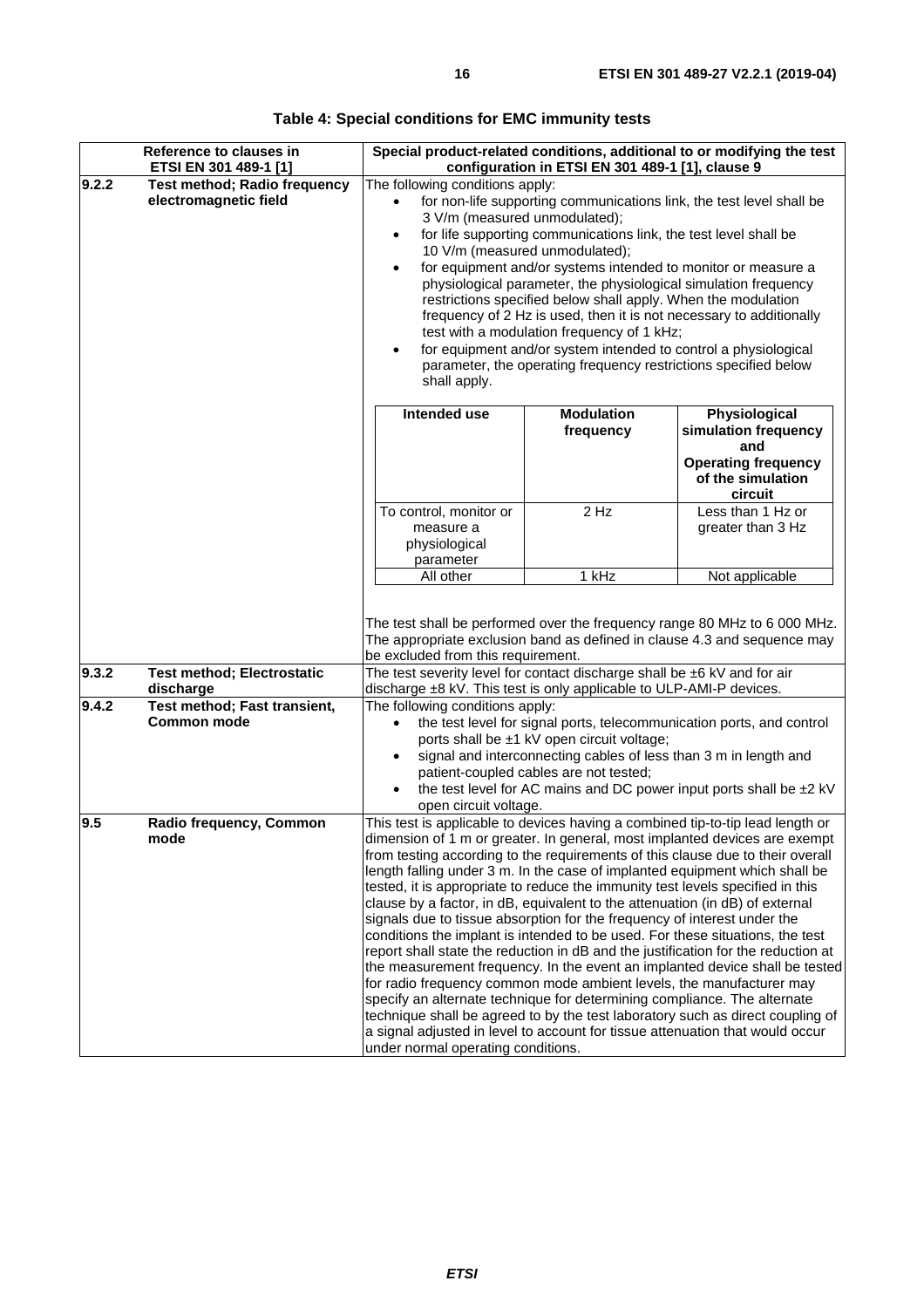| Reference to clauses in<br>ETSI EN 301 489-1 [1]             |                                                                   | Special product-related conditions, additional to or modifying the test<br>configuration in ETSI EN 301 489-1 [1], clause 9                                                                                                                                                                                                                                                                                                                                                                                                                                                                                                                                                                                                                                      |                                                                                                                                                   |  |
|--------------------------------------------------------------|-------------------------------------------------------------------|------------------------------------------------------------------------------------------------------------------------------------------------------------------------------------------------------------------------------------------------------------------------------------------------------------------------------------------------------------------------------------------------------------------------------------------------------------------------------------------------------------------------------------------------------------------------------------------------------------------------------------------------------------------------------------------------------------------------------------------------------------------|---------------------------------------------------------------------------------------------------------------------------------------------------|--|
| 9.5.2<br>Test Method; Radio frequency,<br><b>Common mode</b> | The following conditions apply:<br>$\bullet$<br>apply.            | for non-life supporting communications link, the test level shall be<br>3 V rms (measured unmodulated);<br>for life supporting communications link, the test level shall be<br>10 V rms (measured unmodulated) for all frequencies in the ISM<br>bands, and 3 V rms in non-ISM bands.<br>ISM bands between 150 kHz and 80 MHz are 6,765 MHz to<br>6,795 MHz; 13,553 MHz to 13,567 MHz; 26,957 MHz to<br>27,283 MHz; and 40,66 MHz to 40,70 MHz;<br>for equipment and/or systems intended to monitor or measure a<br>physiological parameter, the physiological simulation frequency<br>restrictions specified below shall apply. When the modulation<br>with a modulation frequency of 1 kHz;<br>for equipment and/or system intended to control a physiological | frequency of 2 Hz is used, then it is not necessary to additionally test<br>parameter, the operating frequency restrictions specified below shall |  |
|                                                              | Intended use                                                      | <b>Modulation frequency</b>                                                                                                                                                                                                                                                                                                                                                                                                                                                                                                                                                                                                                                                                                                                                      | Physiological<br>simulation frequency<br>and<br><b>Operating frequency</b><br>of the simulation<br>circuit                                        |  |
|                                                              | To control, monitor or<br>measure a<br>physiological<br>parameter | 2 Hz                                                                                                                                                                                                                                                                                                                                                                                                                                                                                                                                                                                                                                                                                                                                                             | Less than 1 Hz or<br>greater than 3 Hz                                                                                                            |  |
|                                                              | All other<br>be excluded from this requirement.                   | 1 kHz<br>The test shall be performed over the frequency range 150 kHz to 80 MHz.<br>The appropriate exclusion band as defined in clause 4.3 and sequence may                                                                                                                                                                                                                                                                                                                                                                                                                                                                                                                                                                                                     | Not applicable                                                                                                                                    |  |
| 9.7<br>Voltage dips and interruptions                        | This test only applies to ULP-AMI-P devices.                      |                                                                                                                                                                                                                                                                                                                                                                                                                                                                                                                                                                                                                                                                                                                                                                  |                                                                                                                                                   |  |
| 9.7.2<br>Test method; Voltage dips and<br>interruptions      |                                                                   | The tests levels shall be as indicated in the following tables.<br>Immunity test level for voltage dips                                                                                                                                                                                                                                                                                                                                                                                                                                                                                                                                                                                                                                                          |                                                                                                                                                   |  |
|                                                              | Voltage test level                                                | Voltage dip                                                                                                                                                                                                                                                                                                                                                                                                                                                                                                                                                                                                                                                                                                                                                      | <b>Duration</b>                                                                                                                                   |  |
|                                                              | (%Ut)<br>< 5<br>40<br>70<br>NOTE:                                 | (%Ut)<br>> 95<br>60<br>30<br>Ut is the AC mains voltage prior to application of the test                                                                                                                                                                                                                                                                                                                                                                                                                                                                                                                                                                                                                                                                         | (Periods)<br>0,5<br>5<br>25                                                                                                                       |  |
|                                                              | signal.                                                           | Immunity test level for voltage interruptions                                                                                                                                                                                                                                                                                                                                                                                                                                                                                                                                                                                                                                                                                                                    |                                                                                                                                                   |  |
|                                                              | Voltage test level<br>(%Ut)                                       | Voltage dip<br>(%Ut)                                                                                                                                                                                                                                                                                                                                                                                                                                                                                                                                                                                                                                                                                                                                             | <b>Duration</b><br>(Seconds)                                                                                                                      |  |
|                                                              | < 5<br>NOTE:<br>signal.                                           | > 95<br>Ut is the AC mains voltage prior to application of the test                                                                                                                                                                                                                                                                                                                                                                                                                                                                                                                                                                                                                                                                                              | 5                                                                                                                                                 |  |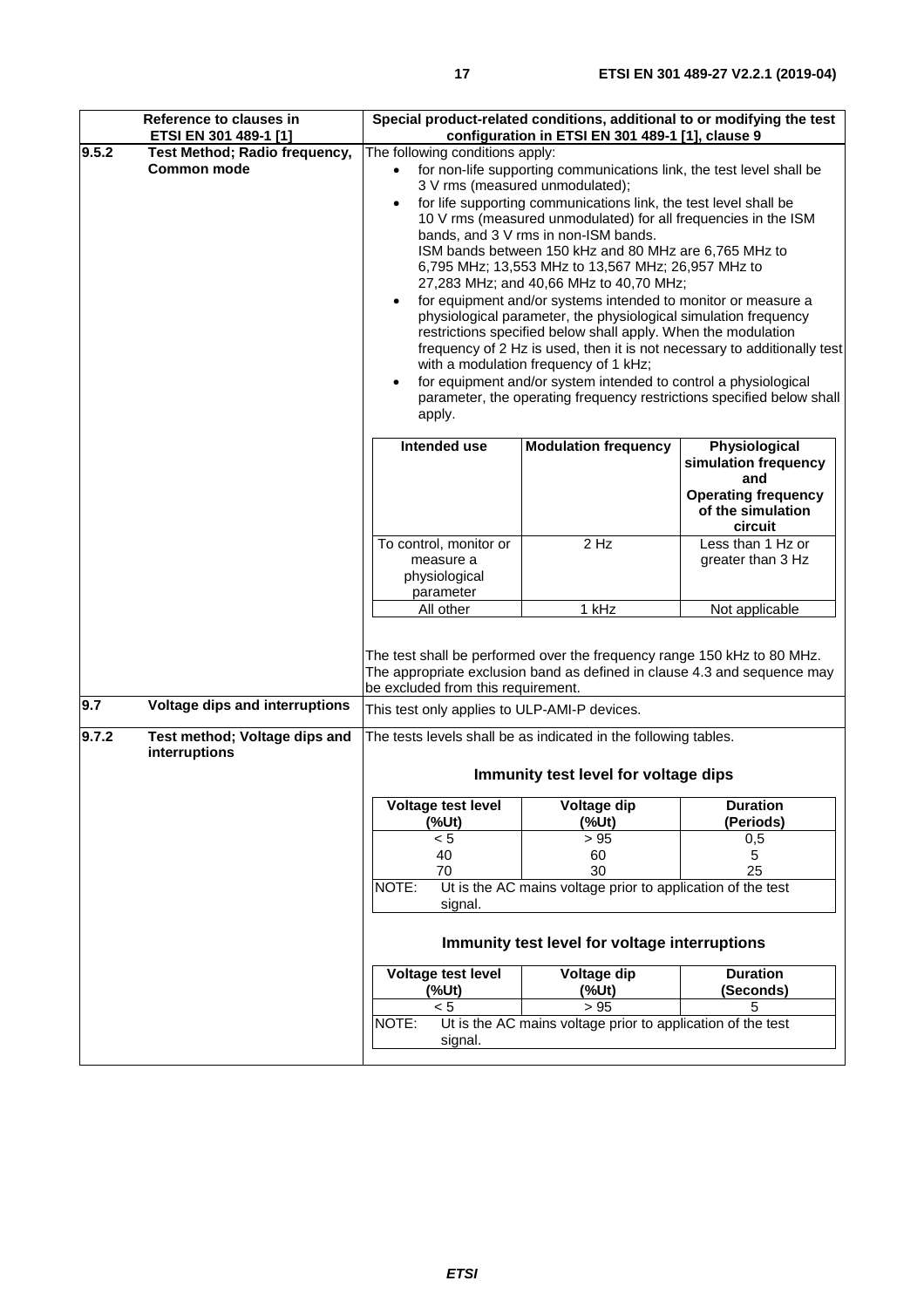|       | Reference to clauses in                       | Special product-related conditions, additional to or modifying the test                                                                                                                                                                                                                                                                                                                                                                                                                                                                                                                                                                                                                                                                                                                                                                                                                                                                                                                                                                                                                                                                                                                                                                                                                                                                                                                                                                                                                                                                                                                                                                                                                                                                                                                                                                                                                                                                                                                                                                                                                                                                                                                             |
|-------|-----------------------------------------------|-----------------------------------------------------------------------------------------------------------------------------------------------------------------------------------------------------------------------------------------------------------------------------------------------------------------------------------------------------------------------------------------------------------------------------------------------------------------------------------------------------------------------------------------------------------------------------------------------------------------------------------------------------------------------------------------------------------------------------------------------------------------------------------------------------------------------------------------------------------------------------------------------------------------------------------------------------------------------------------------------------------------------------------------------------------------------------------------------------------------------------------------------------------------------------------------------------------------------------------------------------------------------------------------------------------------------------------------------------------------------------------------------------------------------------------------------------------------------------------------------------------------------------------------------------------------------------------------------------------------------------------------------------------------------------------------------------------------------------------------------------------------------------------------------------------------------------------------------------------------------------------------------------------------------------------------------------------------------------------------------------------------------------------------------------------------------------------------------------------------------------------------------------------------------------------------------------|
| 9.7.3 | ETSI EN 301 489-1 [1]<br>Performance criteria | configuration in ETSI EN 301 489-1 [1], clause 9<br>For a voltage dip corresponding to a reduction of the supply voltage of 30 %<br>for 25 periods the following performance criteria apply:<br>for transmitters the performance criteria for transient phenomena for<br>$\bullet$<br>transmitter shall apply (see clause 6);<br>for receivers the performance criteria for transient phenomena for<br>receiver shall apply (see clause 6);<br>for ancillary equipment the pass/failure criteria supplied by the<br>$\bullet$<br>manufacturer (see clause 6.4) shall apply, unless the ancillary<br>equipment is tested in connection with a receiver or transmitter in<br>which case the corresponding performance criteria for<br>transmitters/receivers above shall apply. For a voltage dip<br>corresponding to a reduction of the supply voltage of 60 % for<br>5 periods, or a 95 % reduction for a 0,5 period and/or a voltage<br>interruption corresponding to a reduction of the supply voltage of<br>greater than 95 % for 5 000 ms the following performance criteria<br>apply:<br>in the case where the equipment is fitted with or connected to a<br>battery back-up, the performance criteria for transient phenomena<br>for transmitters or for receivers shall apply (see clause 6);<br>in the case where the equipment is powered solely from the AC<br>mains supply (without the use of a parallel battery back-up) volatile<br>user data may have been lost and if applicable the communication<br>link need not to be maintained and lost functions should be<br>recoverable by user or operator;<br>no unintentional responses shall occur at the end of the test;<br>the equipment shall be safe in all cases for its intended application<br>and use;<br>in the event of loss of function(s) or in the event of loss of user<br>stored data, this fact shall be recorded in the test report;<br>for ancillary equipment the pass/failure criteria supplied by the<br>manufacturer (see clause 6.4) shall apply, unless the ancillary<br>equipment is tested in connection with a receiver or transmitter in<br>which case the corresponding performance criteria above shall |
| 9.8   | <b>Surges</b>                                 | apply.<br>These tests only apply to ULP-AMI-P devices.                                                                                                                                                                                                                                                                                                                                                                                                                                                                                                                                                                                                                                                                                                                                                                                                                                                                                                                                                                                                                                                                                                                                                                                                                                                                                                                                                                                                                                                                                                                                                                                                                                                                                                                                                                                                                                                                                                                                                                                                                                                                                                                                              |
| 9.8.2 | <b>Test Methods; Surges</b>                   | The test level for AC mains power input ports shall be 2 kV line to ground<br>and 1 kV line to line, with the output impedance of the surge generator as<br>described in CENELEC EN 61000-4-5, annex B [3].<br>The test generator shall provide the 1,2/50 µs pulse as defined in CENELEC<br>EN 61000-4-5, figure 2 [3].<br>Five surges at each voltage level and polarity shall be applied to each power<br>line at each of the following AC voltage waveform angles: $0^{\circ}$ and/or 180 $^{\circ}$ , 90 $^{\circ}$<br>and 270°.<br>Equipment and/or systems without any grounded interconnections are<br>exempted from line(s) to ground testing.<br>For equipment and/or systems that have, for power input, multiple voltage<br>settings or auto-ranging voltage capability, the test shall be performed at the                                                                                                                                                                                                                                                                                                                                                                                                                                                                                                                                                                                                                                                                                                                                                                                                                                                                                                                                                                                                                                                                                                                                                                                                                                                                                                                                                                             |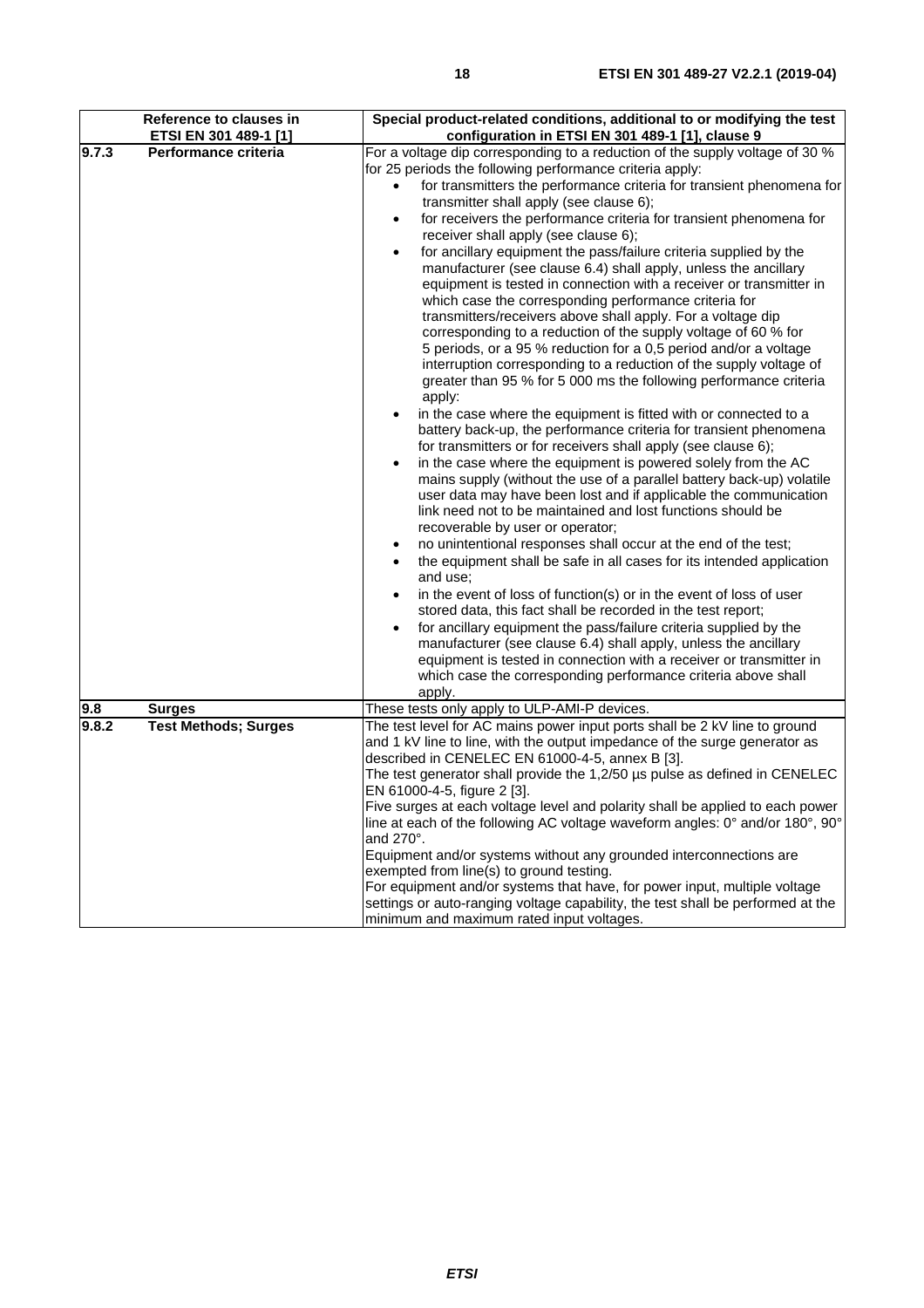# <span id="page-18-0"></span>Annex A (informative): Relationship between the present document and the essential requirements of Directive 2014/53/EU

The present document has been prepared under the Commission's standardisation request C(2015) 5376 final [\[i.4\]](#page-6-0) to provide one voluntary means of conforming to the essential requirements of Directive 2014/53/EU on the harmonisation of the laws of the Member States relating to the making available on the market of radio equipment and repealing Directive 1999/5/EC [\[i.1](#page-6-0)].

Once the present document is cited in the Official Journal of the European Union under that Directive, compliance with the normative clauses of the present document given in table A.1 confers, within the limits of the scope of the present document, a presumption of conformity with the corresponding essential requirements of that Directive and associated EFTA regulations.

| Harmonised Standard ETSI EN 301 489-27 |                                                                                  |                                 |              |                                                                                                                                          |  |  |  |  |  |
|----------------------------------------|----------------------------------------------------------------------------------|---------------------------------|--------------|------------------------------------------------------------------------------------------------------------------------------------------|--|--|--|--|--|
| <b>Requirement</b>                     |                                                                                  |                                 |              | <b>Requirement Conditionality</b>                                                                                                        |  |  |  |  |  |
| <b>No</b>                              | <b>Description</b>                                                               | Reference:<br><b>Clause No</b>  | U/C          | <b>Condition</b>                                                                                                                         |  |  |  |  |  |
| $\mathbf{1}$                           | Emission: Enclosure of ancillary<br>equipment measured on a stand<br>alone basis | 8.2 of ETSI<br>EN 301 489-1 [1] | $\cup$       |                                                                                                                                          |  |  |  |  |  |
| $\overline{2}$                         | Emission: DC power input/output<br>ports                                         | 8.3 of ETSI<br>EN 301 489-1 [1] | C            | Only where equipment has DC power input<br>and/or output ports with a cable length<br>greater than 3 m or from a vehicle power<br>supply |  |  |  |  |  |
| 3                                      | Emission: AC mains power<br>input/output ports                                   | 8.4 of ETSI<br>EN 301 489-1 [1] | $\mathsf{C}$ | Only where equipment has AC mains power<br>input and/or output ports                                                                     |  |  |  |  |  |
| 4                                      | Emission: Harmonic current emission<br>(AC mains input port)                     | 8.5 of ETSI<br>EN 301 489-1 [1] | C            | Only where equipment has AC mains power<br>input ports                                                                                   |  |  |  |  |  |
| 5                                      | Emission: Voltage fluctuations and<br>flicker<br>(AC mains input ports)          | 8.6 of ETSI<br>EN 301 489-1 [1] | $\mathsf{C}$ | Only where equipment has AC mains power<br>input ports                                                                                   |  |  |  |  |  |
| 6                                      | Emission: Wired network ports                                                    | 8.7 of ETSI<br>EN 301 489-1 [1] | C            | Only where equipment has wired network<br>ports                                                                                          |  |  |  |  |  |
| $\overline{7}$                         | Immunity: Radio frequency<br>electromagnetic field (80 MHz to 6<br>000 MHz)      | 7.2.2                           | U            |                                                                                                                                          |  |  |  |  |  |
| 8                                      | Immunity: Electrostatic discharge                                                | 7.2.2                           | C            | Only ULP-AMI-P equipment                                                                                                                 |  |  |  |  |  |
| $\overline{9}$                         | Immunity: Fast transients common<br>mode                                         | 7.2.2                           | $\cup$       |                                                                                                                                          |  |  |  |  |  |
| 10                                     | Immunity: Radio frequency common<br>mode                                         | 7.2.2                           | $\mathsf{C}$ | Only devices having a combined tip-to-tip<br>lead length or dimension of 3 m or greater                                                  |  |  |  |  |  |
| 11                                     | Immunity: Transients and surges in<br>the vehicular environment                  | 9.6 of ETSI<br>EN 301 489-1 [1] | C            | Only where equipment is connected to<br>vehicle power supply                                                                             |  |  |  |  |  |
| 12                                     | Immunity: Voltage dips and<br>interruptions                                      | 7.2.2                           | C            | Only ULP-AMI-P equipment                                                                                                                 |  |  |  |  |  |
| 13                                     | Immunity: Surges, line to line and line<br>to ground                             | 7.2.2                           | $\mathsf{C}$ | Only ULP-AMI-P equipment                                                                                                                 |  |  |  |  |  |

#### **Table A.1: Relationship between the present document and the essential requirements of Directive 2014/53/EU**

#### **Key to columns:**

#### **Requirement:**

**No** A unique identifier for one row of the table which may be used to identify a requirement.

**Description** A textual reference to the requirement.

**Clause Number** Identification of clause(s) defining the requirement in the present document unless another document is referenced explicitly.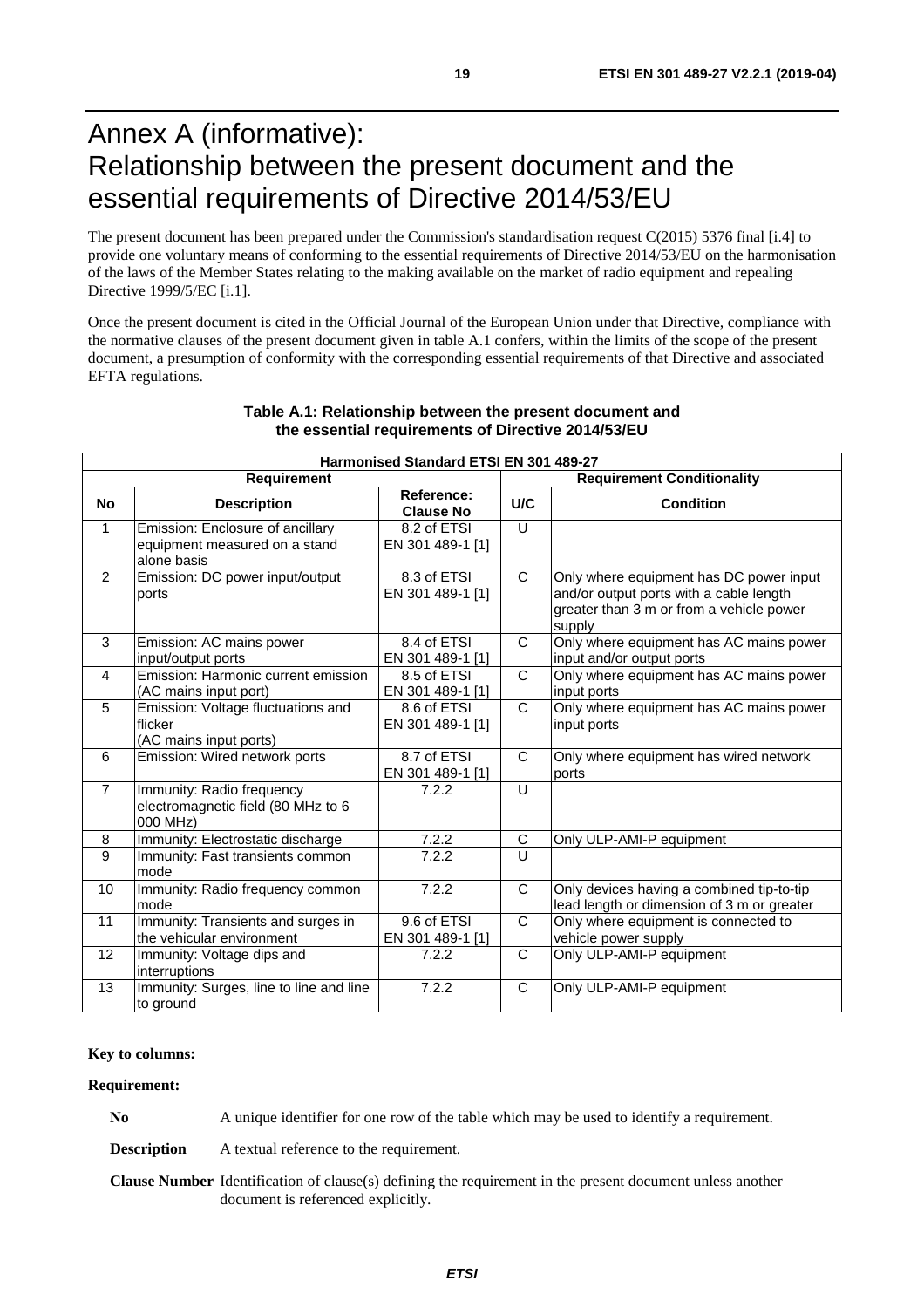- **U/C** Indicates whether the requirement is unconditionally applicable (U) or is conditional upon the manufacturer's claimed functionality of the equipment (C).
- **Condition** Explains the conditions when the requirement is or is not applicable for a requirement which is classified "conditional".

Presumption of conformity stays valid only as long as a reference to the present document is maintained in the list published in the Official Journal of the European Union. Users of the present document should consult frequently the latest list published in the Official Journal of the European Union.

Other Union legislation may be applicable to the product(s) falling within the scope of the present document.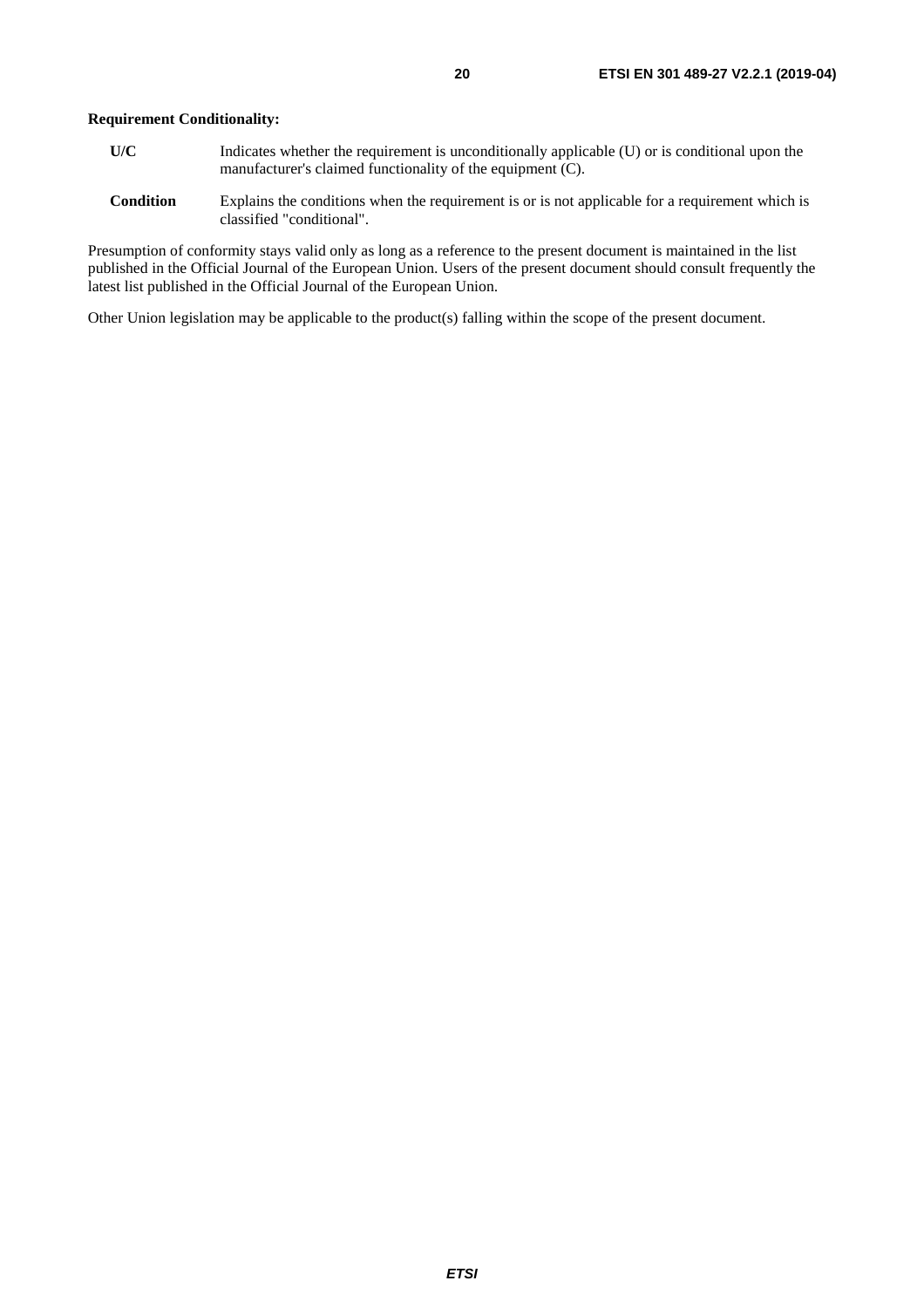<span id="page-20-0"></span>Annex B (normative): Definitions of types of ULP-AMI and ULP-AMI-P devices in the scope of the present document

# B.1 ULP-AMI and ULP-AMI-P devices intended for operation in the frequency range 402 MHz to 405 MHz

The present document applies to ULP-AMI and ULP-AMI-P devices with RF power levels ranging up to 25  $\mu$ W ERP and intended for operation in the frequency range 402 MHz to 405 MHz in accordance with the provisions of annex 12, band (a), to CEPT/ERC/REC 70-03 [[i.2](#page-6-0)]. Definitions of such ULP-AMI and ULP-AMI-P radio equipment are found in the following functional radio standards:

• ETSI EN 301 839 (V2.1.1) [\[2](#page-5-0)].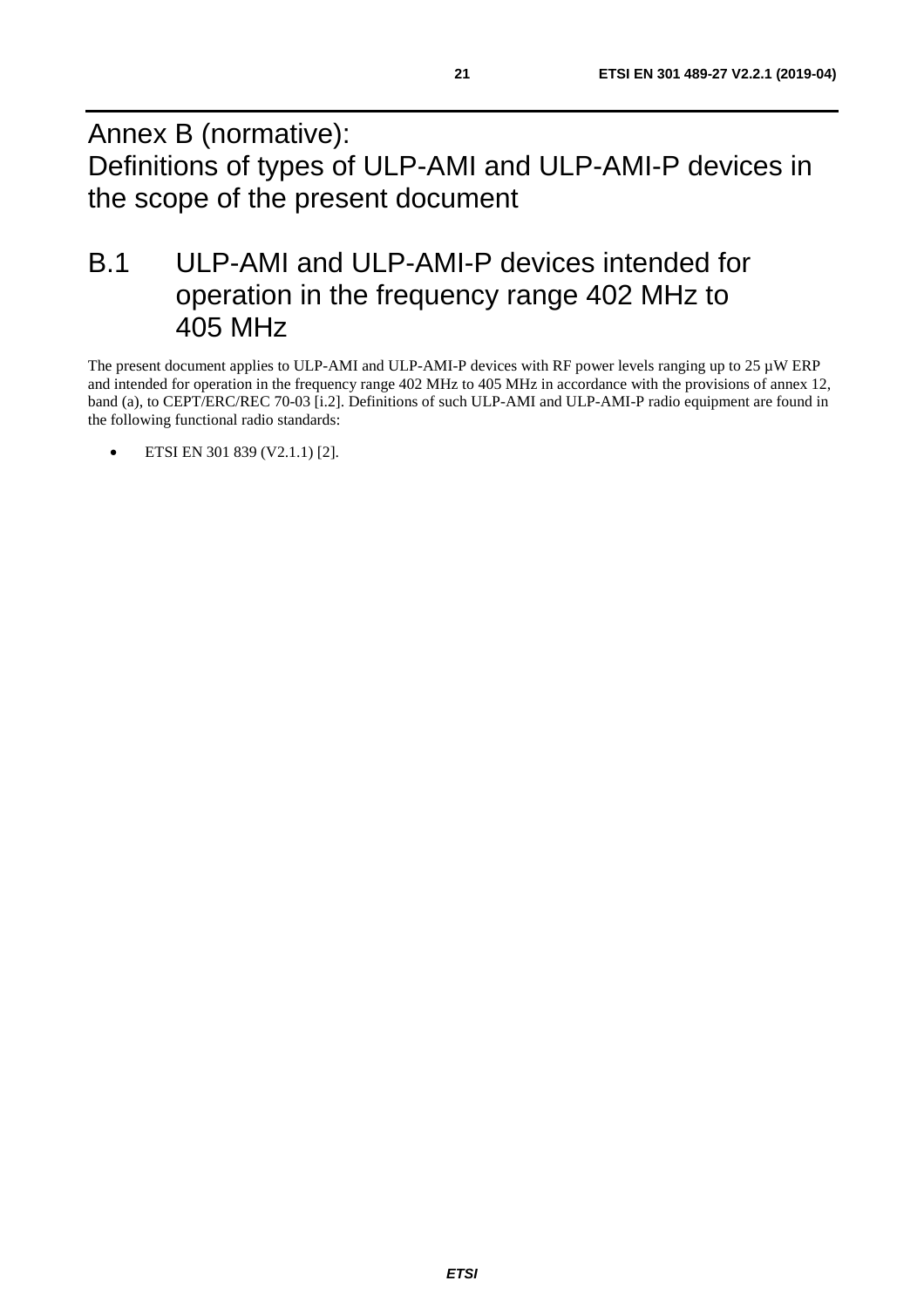# <span id="page-21-0"></span>Annex C (normative): Test fixture for ULP-AMI (Simulated man)

Equipment intended to be implanted in a human body for purposes of the present document should be tested in a simulated man constructed as follows in order to simulate operation of the implant under actual operating conditions as shown in figure C.1.





An appropriate simulator for testing medical implant transmitters consists of a cylindrical Plexiglas container with a size of 30 cm  $\pm$  0,5 cm by 76 cm  $\pm$  0,5 cm with a sidewall thickness of 0,635 cm  $\pm$  0,05 cm. It shall be completely filled with a material that is sufficiently fluid that it will flow around the implant without any voids. The dielectric and conductivity properties of this material shall match the dielectric and conductivity properties of human muscle tissue at the centre frequency of operation or, if desired, at the measurement frequency.

NOTE 1: Saline solutions do not meet the dielectric and conductivity requirements for use as a substitute for human tissue.

All emissions measurements will be made using the above specification with the tissue substitute material at a nominal temperature between 22 °C and 38 °C.

NOTE 2: This temperature will facilitate testing because it is typical of ambient conditions at many test sites.

A mounting grid for the implant inside the container shall be provided that permits the radiating element or elements of the implant to be positioned vertically and horizontally. The grid should also support any additional implant leads associated with the therapeutic function of the implant in a fixed repeatable manner such that they do not influence the measurement.

The implant antenna shall be mounted no further than 6 cm  $\pm$  0,5 cm from the sidewall and centred vertically within the container. When switching from vertical to horizontal positioning, it may be necessary to reposition the implant antenna to maintain a separation of 6 cm  $\pm$  0.5 cm from the sidewall of the test fixture along its length. Implant leads shall be coiled and placed away from the implant antenna while maintaining a nominal 6 cm from the sidewall.

The above fixture shall be placed on a turntable such that the implant transmitter will be located at a nominal 1,5 m height above ground and at a 3 m distance from the measurement antenna. Radiated emissions measurements shall then be performed to insure compliance with the applicable technical specifications.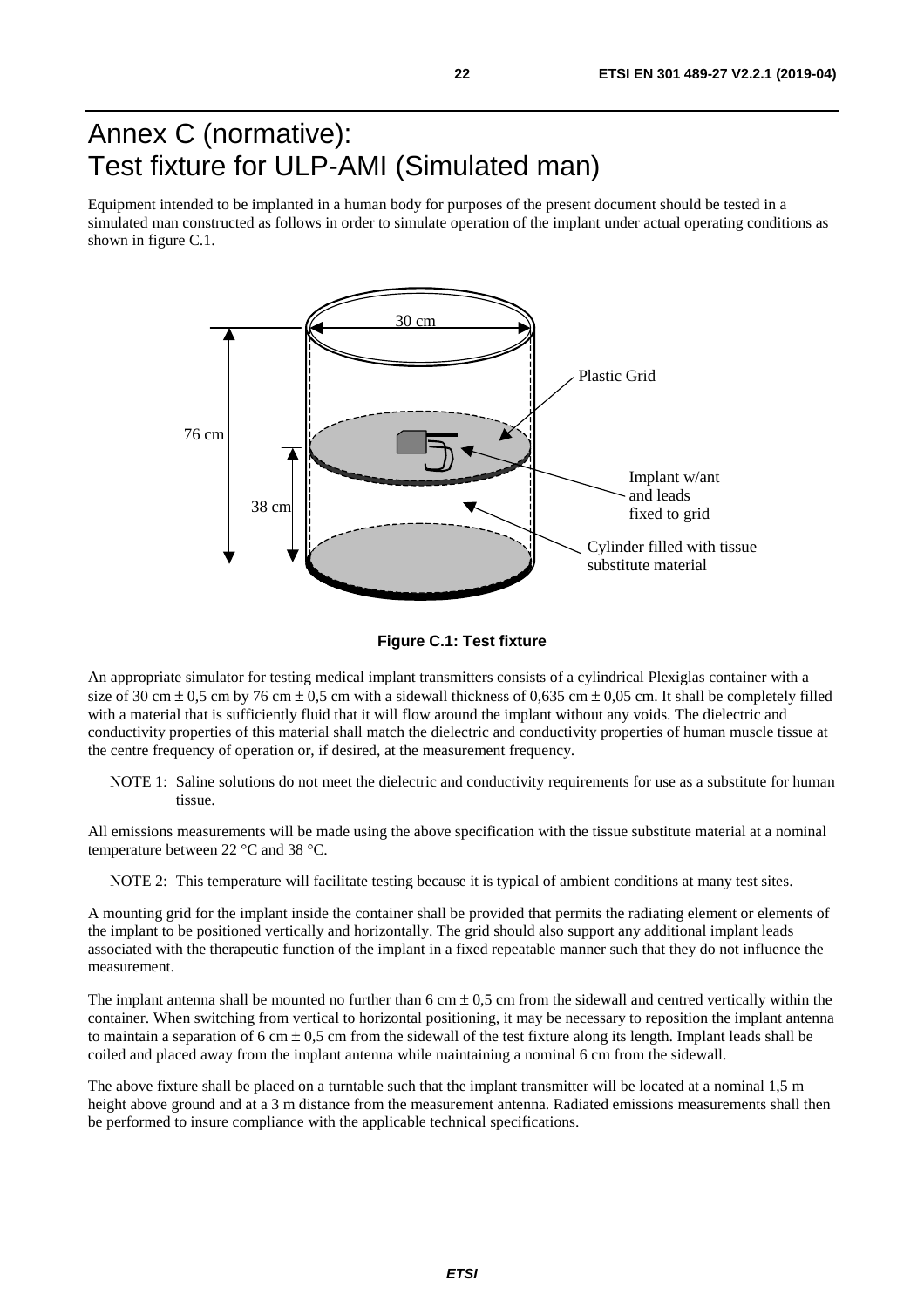Tissue parameters for various frequencies may be obtained from the Italian National Research Council, Institute for Applied Physics [[i.5\]](#page-6-0). Other sources can be used provided they are based on the 4-Cole-Cole equations developed by Gabriel [\[i.3\]](#page-6-0). In most instances it may be advisable to make preliminary measurements to identify potential problem frequencies and use tissue material corresponding to human tissue characteristics at that frequency. In severe cases, tissue substitute material may be used that has conductivity and dielectric parameters that correspond to the human tissue at a problem frequency.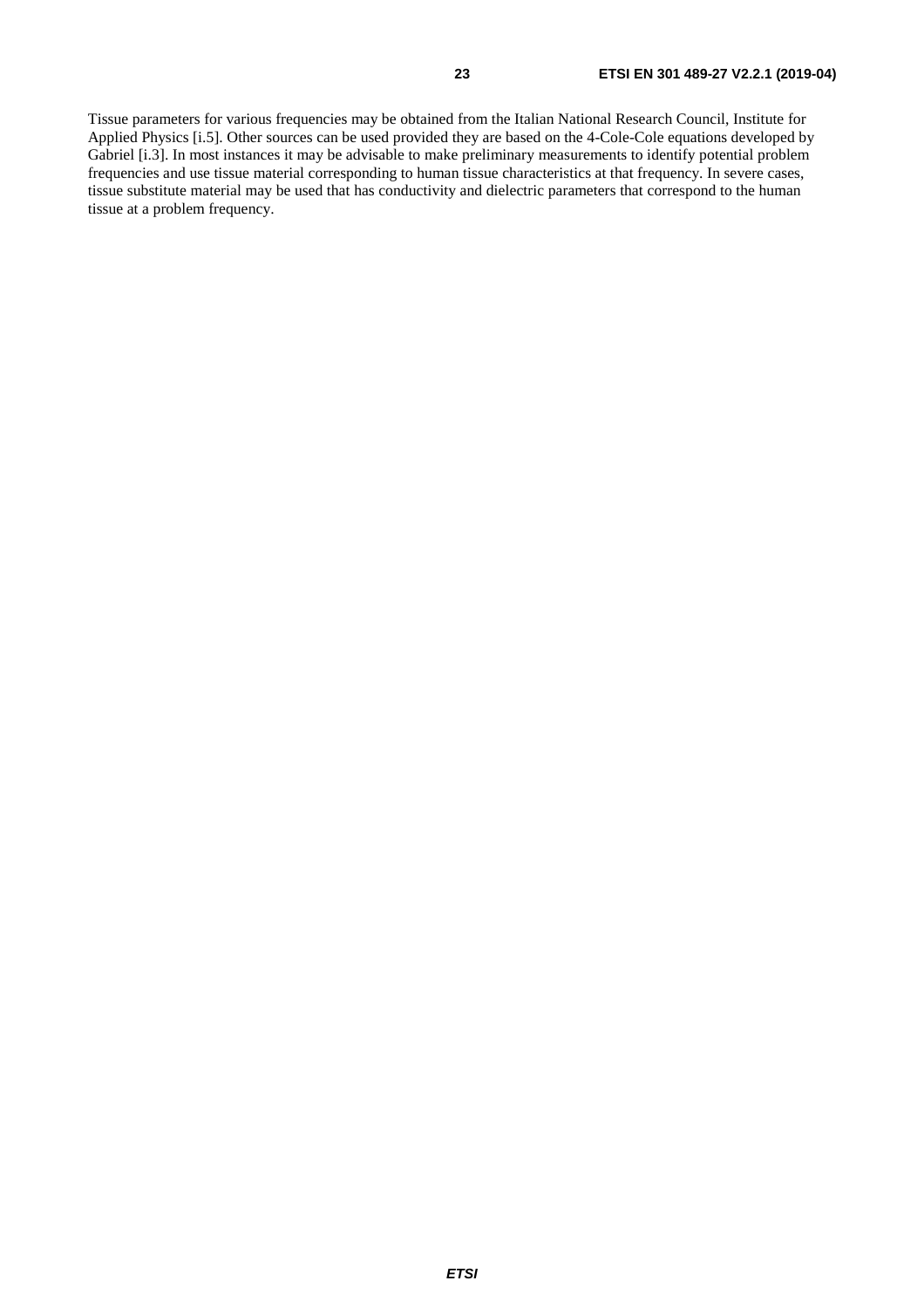# <span id="page-23-0"></span>Annex D (informative): Change history

| <b>Version</b> | Information about changes                                                                                                                                                                                                                                                                                                                                                                                                                                                                                                                                                                  |  |  |  |  |  |
|----------------|--------------------------------------------------------------------------------------------------------------------------------------------------------------------------------------------------------------------------------------------------------------------------------------------------------------------------------------------------------------------------------------------------------------------------------------------------------------------------------------------------------------------------------------------------------------------------------------------|--|--|--|--|--|
| V2.2.0         | Compared with earlier versions that were cited under previous EU Directives, the<br>following changes have been introduced:<br>Radiated immunity testing to a continuous sweep between 80 MHz and<br>$\bullet$<br>6 000 MHz at 3V/m and 10 V/m depending on applications:<br>for non-life supporting communications link, the test level shall be 3 V/m<br>(measured unmodulated);<br>for life supporting communications link, the test level shall be 10 V/m<br>(measured unmodulated).<br>The scope corrected to cover not therapy verification, but communication link<br>verification. |  |  |  |  |  |